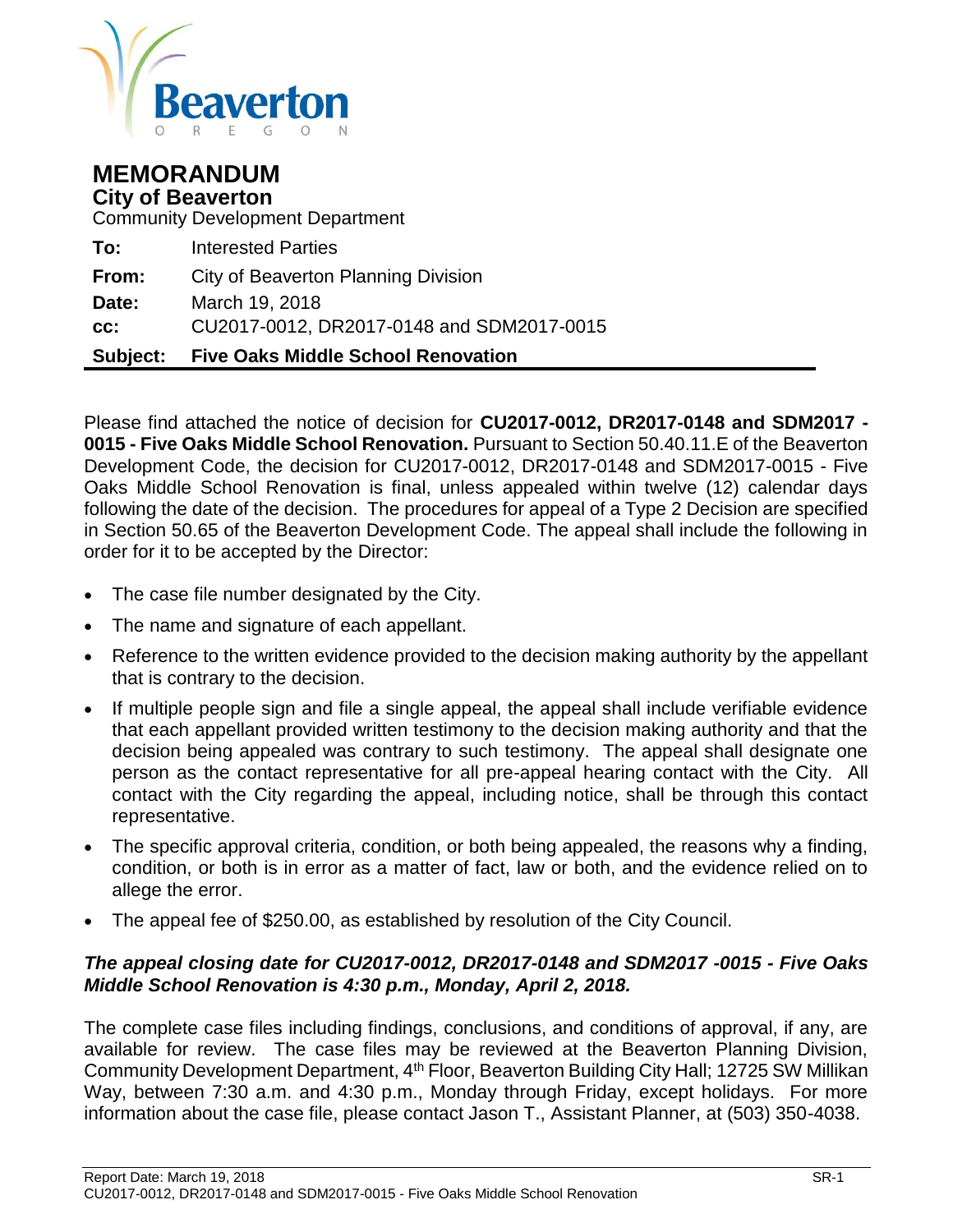# **STAFF REPORT**

DECISION DATE: Monday, March 19, 2018

- TO: Planning Commission
- FROM: Jason T, Assistant Planner

APPLICATIONS: **CU2017-0012, DR2017-0148 and SDM2017-0015 (Five Oaks Middle School Renovation)**

- LOCATION: 1600 NW 173rd Avenue Tax Lot 500 on Washington County Assessor's Map 1N1-3100
- ZONING/NAC: Urban Standard Density (R7) / Five Oaks/Triple Creek NAC
- REQUEST: The applicant seeks Design Review Two, Minor Modification to a Conditional Use and Sidewalk Design Modification approval to remove all existing portable classrooms and construct new permanent additions with a total net increase in floor area of approximately 348 square feet.
- APPLICANT: Beaverton School District Attn: Aaron Boyle 16550 SW Merlo Road Beaverton, OR 97006
- APPLICANT Angelo Planning Group REPRESENTATIVE: Attn: Frank Angelo 921 SW Washington Street Suite 468 Portland, OR 97205
- APPROVAL CRITERIA: Design Review Two: Section 40.20.15.2.C Minor Modification of a Conditional Use: Section 40.15.15.1.C Sidewalk Design Modification: Section 40.58.15.C Facilities Review: 40.03
- DECISION: **CU2017-0012, DR2017-0148 and SDM2017-0015 (Five Oaks Middle School Renovation)**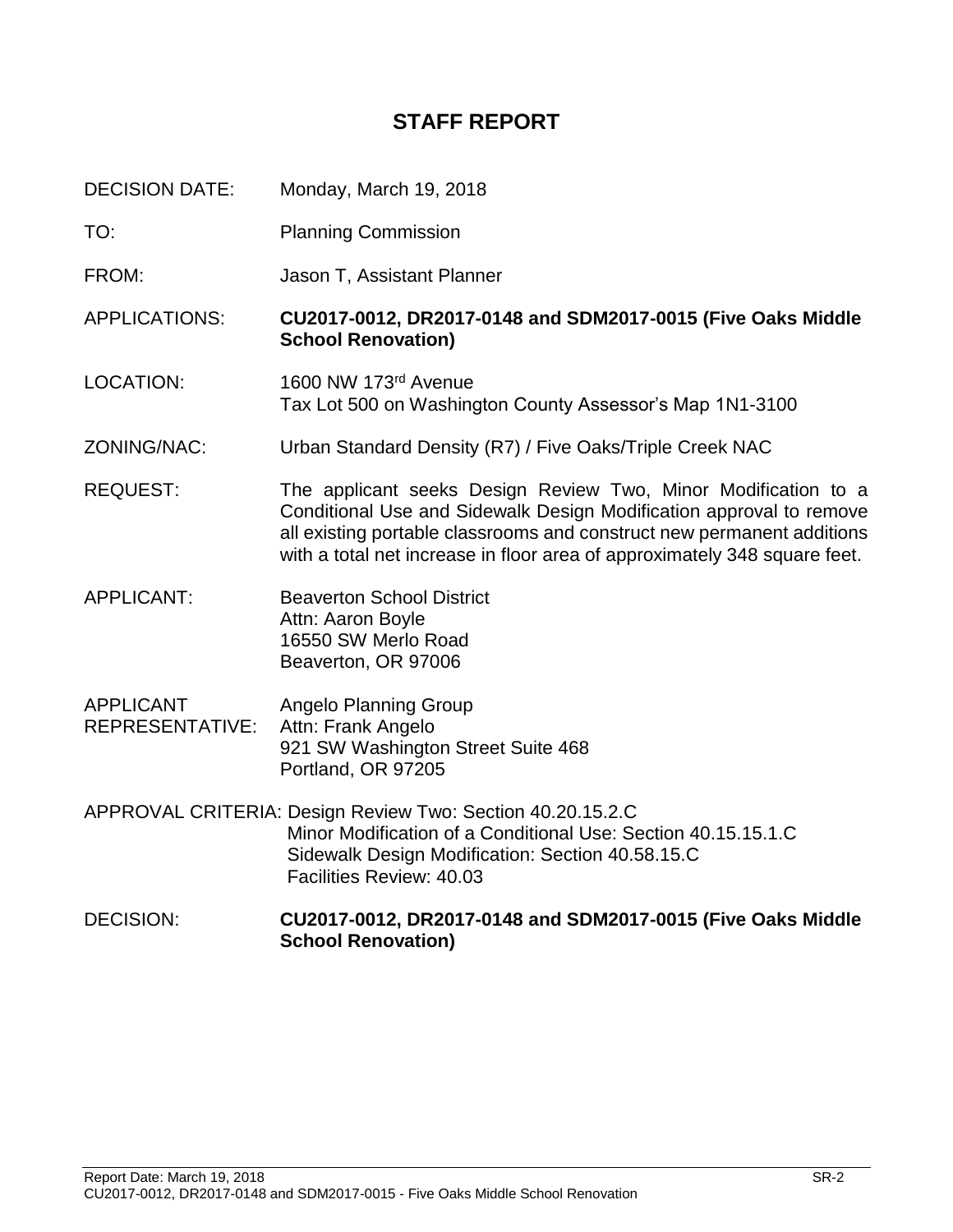**FIGURE 1**

# **AERIAL MAP**

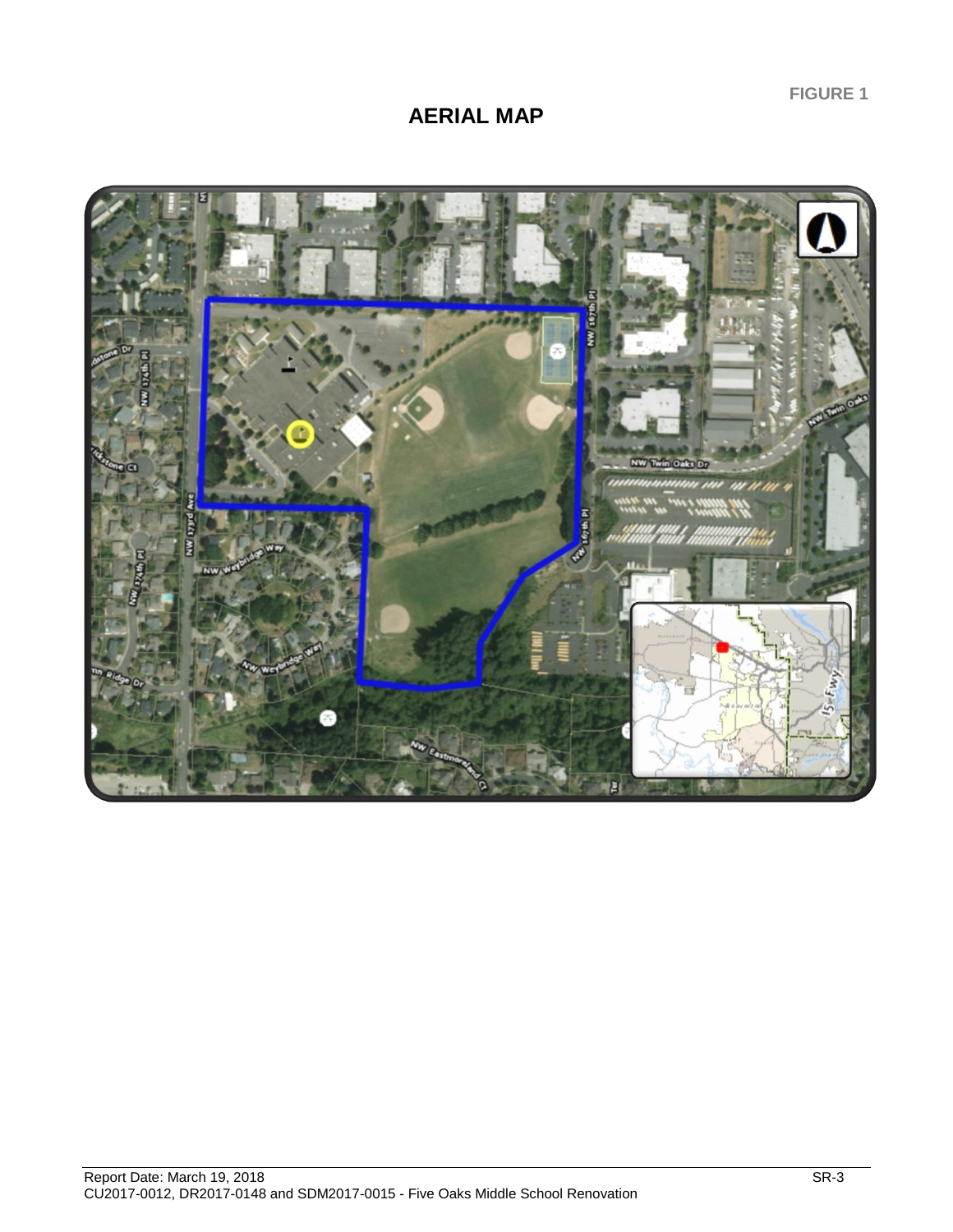# **BACKGROUND FACTS**

# **Key Application Dates**

| Application | <b>Submittal Date</b> | <b>Deemed</b><br>Complete | <b>120 Day</b> | 240 Day                                                                         |
|-------------|-----------------------|---------------------------|----------------|---------------------------------------------------------------------------------|
| CU2015-0011 |                       |                           |                | November 22, 2017 January 17, 2018 May 17, 2018 September 14, 2018              |
| DR2015-0120 |                       |                           |                | November 22, 2017  January 17, 2018  May 17, 2018  September 14, 2018           |
|             |                       |                           |                | SDM2017-0015 November 22, 2017 January 17, 2018 May 17, 2018 September 14, 2018 |

# **Existing Conditions Table**

| <b>Zoning</b>                        | Urban Standard Density (R7)                                                                                                                                                                      |                                                                                            |  |
|--------------------------------------|--------------------------------------------------------------------------------------------------------------------------------------------------------------------------------------------------|--------------------------------------------------------------------------------------------|--|
| <b>Current</b><br><b>Development</b> | Middle School                                                                                                                                                                                    |                                                                                            |  |
| <b>Site Size &amp; Location</b>      | The subject property is located at 1600 NW 173 <sup>rd</sup> Avenue. The<br>approximately 32.23 acre site can also be identified as tax lot 500 of<br>Washington County Assessor's Map 1N1-3100. |                                                                                            |  |
| <b>NAC</b>                           | Denney Whitford / Raleigh West Neighborhood Association Committee                                                                                                                                |                                                                                            |  |
| <b>Surrounding</b><br><b>Uses</b>    | Zoning:<br>North: R7<br>South: R5 and R7.                                                                                                                                                        | Uses:<br>North: Single and Multi-Family<br>Residential<br>South: Single Family Residential |  |
|                                      | East: R7                                                                                                                                                                                         | East: Single Family Residential,<br>Commercial                                             |  |
|                                      | West: R5                                                                                                                                                                                         | West: Single Family Residential                                                            |  |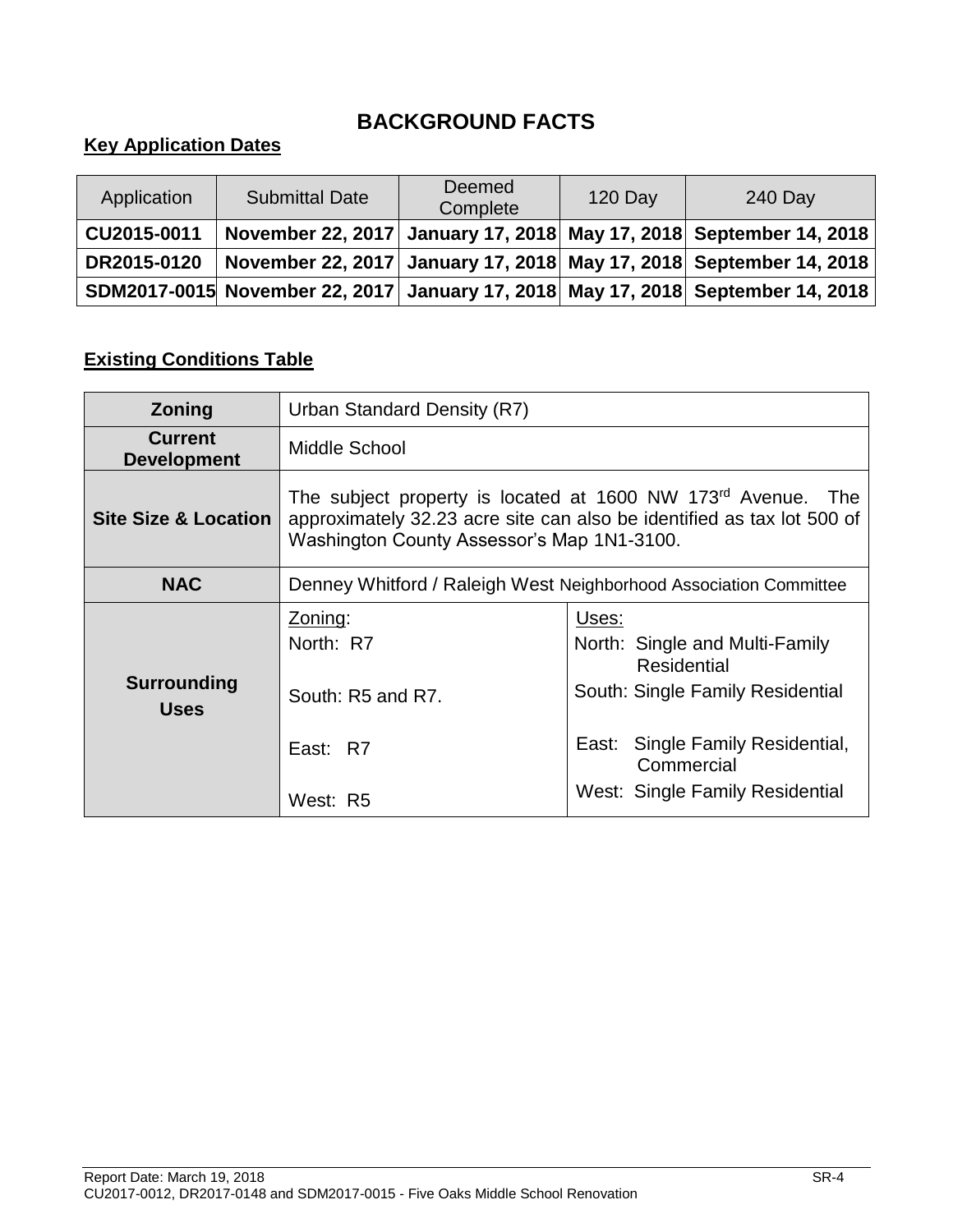# **TABLE OF CONTENTS**

|                               |  | Page No.                                                                                                                                                                                                                                                                                        |
|-------------------------------|--|-------------------------------------------------------------------------------------------------------------------------------------------------------------------------------------------------------------------------------------------------------------------------------------------------|
| <b>Staff Report</b>           |  |                                                                                                                                                                                                                                                                                                 |
|                               |  | $FR 1 - 9$                                                                                                                                                                                                                                                                                      |
|                               |  | $CU 1 - 3$                                                                                                                                                                                                                                                                                      |
|                               |  | DR $1-3$                                                                                                                                                                                                                                                                                        |
|                               |  | SDM $1-4$                                                                                                                                                                                                                                                                                       |
| <b>Conditions of Approval</b> |  | $COA 1 - 5$                                                                                                                                                                                                                                                                                     |
| <b>Vicinity / Aerial Map</b>  |  | SR <sub>3</sub>                                                                                                                                                                                                                                                                                 |
|                               |  |                                                                                                                                                                                                                                                                                                 |
|                               |  | <b>Facilities Review Committee</b><br><b>Technical Review and Recommendation Report</b><br><b>CU2017-0012</b> Facts, Findings, and Decision<br><b>DR2017-0148</b> Facts, Findings, and Decision<br><b>SDM2017-0015</b> Facts, Findings, and Decision<br><b>Materials submitted by applicant</b> |

 Applicant's Application Package prepared by Angelo Planning Group.

# **Public Comment**

No written testimony was submitted for the subject applications.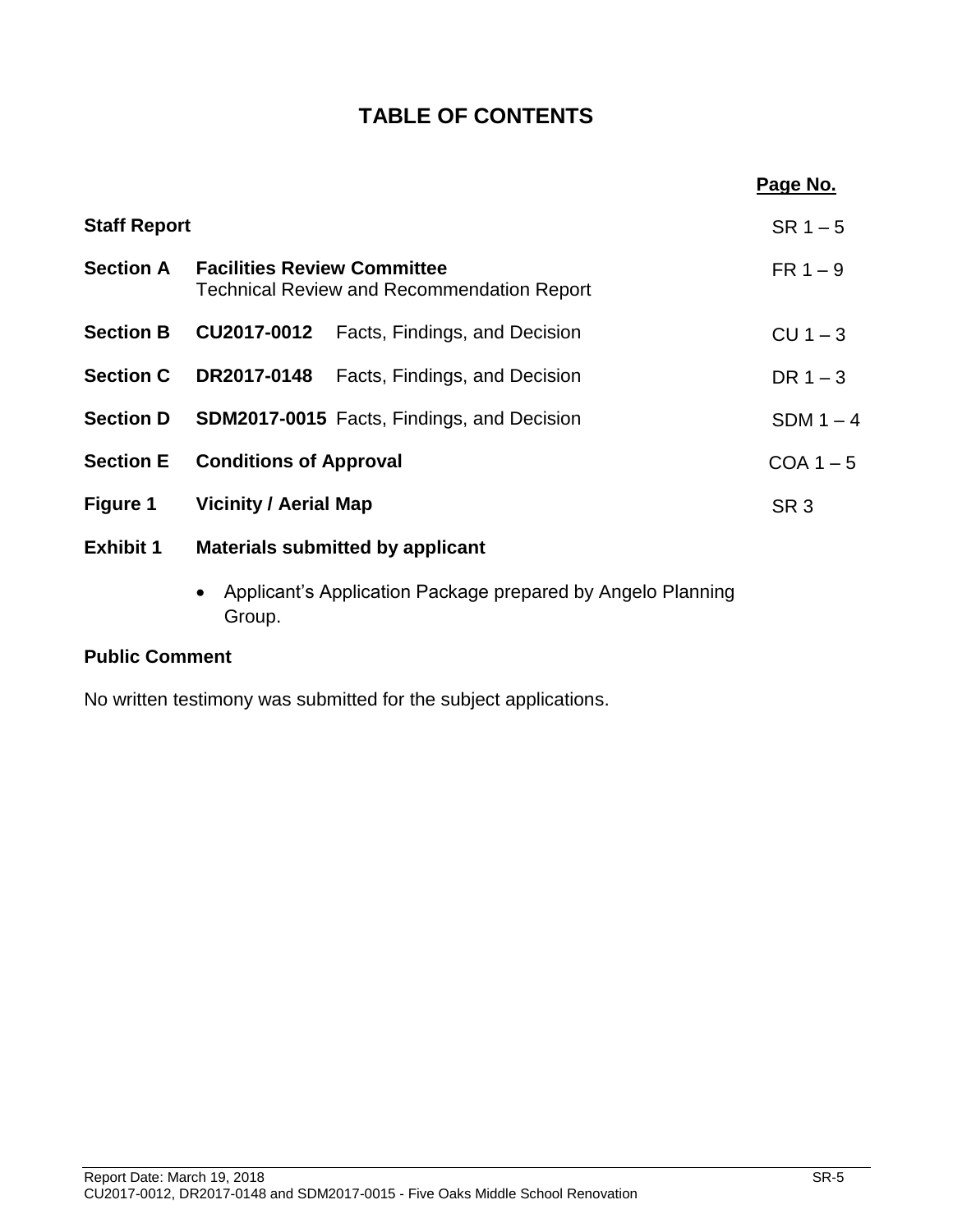#### **Facilities Review Committee Technical Review and Recommendations Five Oaks Middle School Renovation CU2017-0012, DR2017-0148 and SDM2017-0015**

# **Section 40.03 Facilities Review Committee:**

The Facilities Review Committee has conducted a technical review of the application, in accordance with the criteria contained in Section 40.03 of the Development Code. The Committee's findings and recommended conditions of approval are provided to the decisionmaking authority. As they will appear in the Staff Report, the Facilities Review Conditions may be re-numbered and placed in different order.

**The decision-making authority will determine whether the application as presented meets the Facilities Review approval criteria for the subject application and may choose to adopt, not adopt, or modify the Committee's findings and/or conditions of approval below.**

The Facilities Review Committee Criteria for Approval will be reviewed for all criteria that are applicable to the submitted applications as identified below:

*A. All critical facilities and services related to the development have, or can be improved to have, adequate capacity to serve the proposal at the time of its completion.* 

## **FINDING:**

Chapter 90 of the Development Code defines "critical facilities" to be services that include public water, public sanitary sewer, storm water drainage and retention, transportation and fire protection. Staff concurs with the applicant's statement that the site currently has adequate capacity or can be improved to have the capacity for all critical facilities and services to available on site.

## Utilities:

Water, sewer and stormwater service are all provided by the City of Beaverton.

The committee recommends a condition that all existing overhead utilities and any new utility service lines within the project and along any existing street frontage, except high voltage lines (>57kV) must be undergrounded, per Section 60.65 of the Development Code.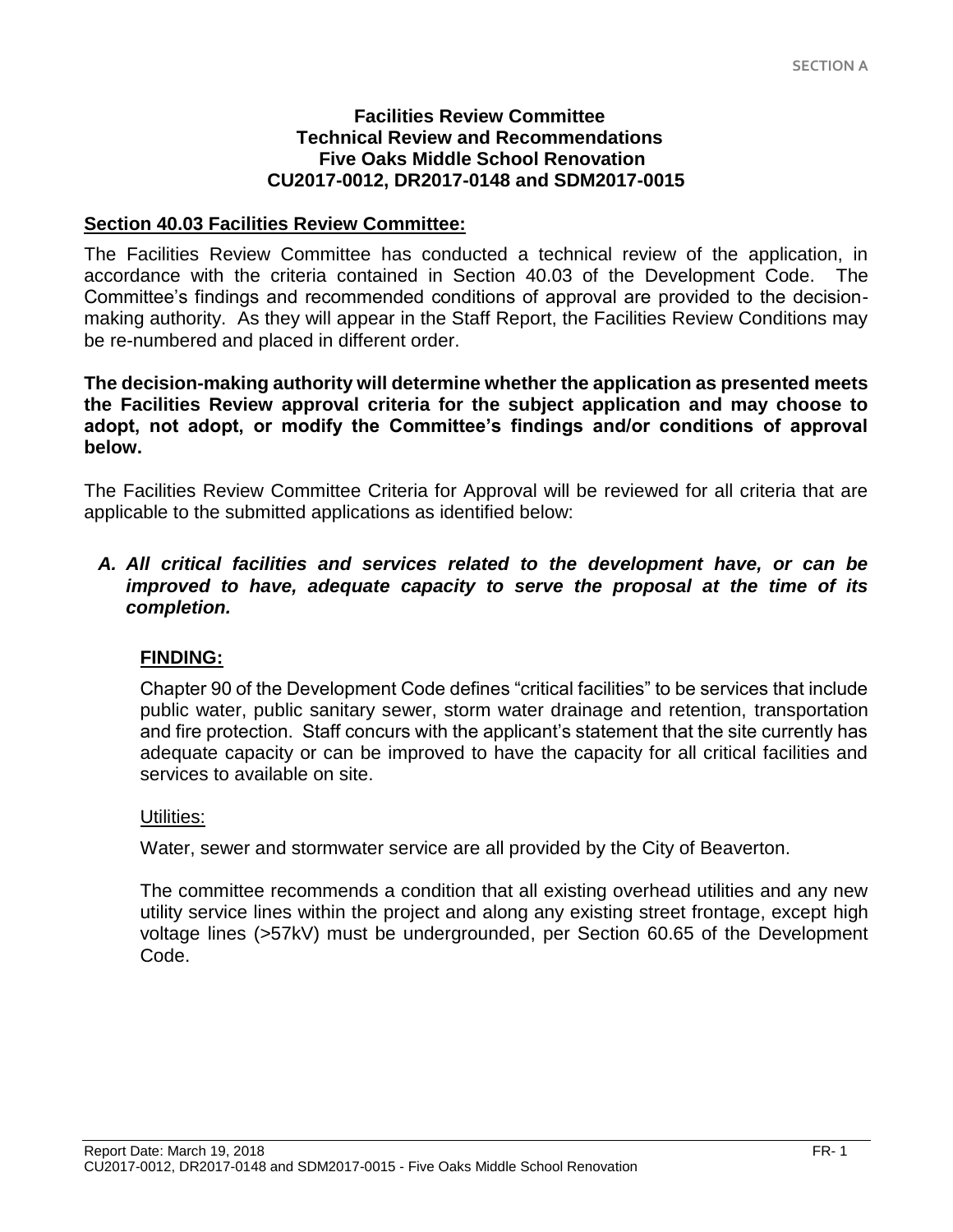# Transportation Findings:

As demonstrated in the Traffic Analysis Memo (Exhibit 6), the proposed improvements will not meet the threshold for a Traffic Impact Analysis or requirements for off-site improvements. The site frontage on NW 173<sup>rd</sup> Avenue is improved with sidewalks and no further frontage improvements are proposed with this application. The improvements that affect the internal circulation system of the site comply with City requirements, as demonstrated in the responses to the standards contained in Chapters 40 and 60 of the Beaverton Development Code.

The applicant's traffic engineer submitted a memo that indicates that there will be no traffic impacts from the development proposal because the additional permanent capacity will replace existing portable classroom capacity. The Beaverton School District prepared a memo in September 2013 that determined that the Five Oaks Middle School building(s) had a permanent capacity of 1,047 students and 9 portable classrooms that provided additional capacity for another 189 students. The City of Beaverton has determined that the School District has already paid the traffic impact fee/transportation development tax for 6 portable classrooms at Five Oaks Middle School, with a total listed capacity of 144 students.

In the Transportation Assessment memo for this latest development proposal, the District states that the school can accommodate a student enrollment of 1,100 students with its existing building and five (5) portable classroom buildings (nine (9) actual classrooms within those five portables), and that the current proposal will not increase the enrollment of the school. If the same square feet/student factor is used for the 17,354 square feet of proposed building addition as the District used in its 2013 memo, the new permanent capacity of the school will be  $1047 + 135 = 1182$  students. This is less than the 1191 students for which the District has already paid the applicable traffic impact fee. Therefore, staff concurs with the applicant that the proposal will not increase capacity above what has been previously approved.

# Fire Protection

Tualatin Valley Fire & Rescue (TVF&R) provides fire protection services for properties in this area. TVF&R has reviewed the project and has provided technical advisory notes and requirements with regard to this proposal. These technical advisory notes are included within the conditions of approval and included as Exhibit 3 at the end of this report.

# **Therefore, the Committee finds that by satisfying the conditions of approval, the proposal meets the criterion for approval.**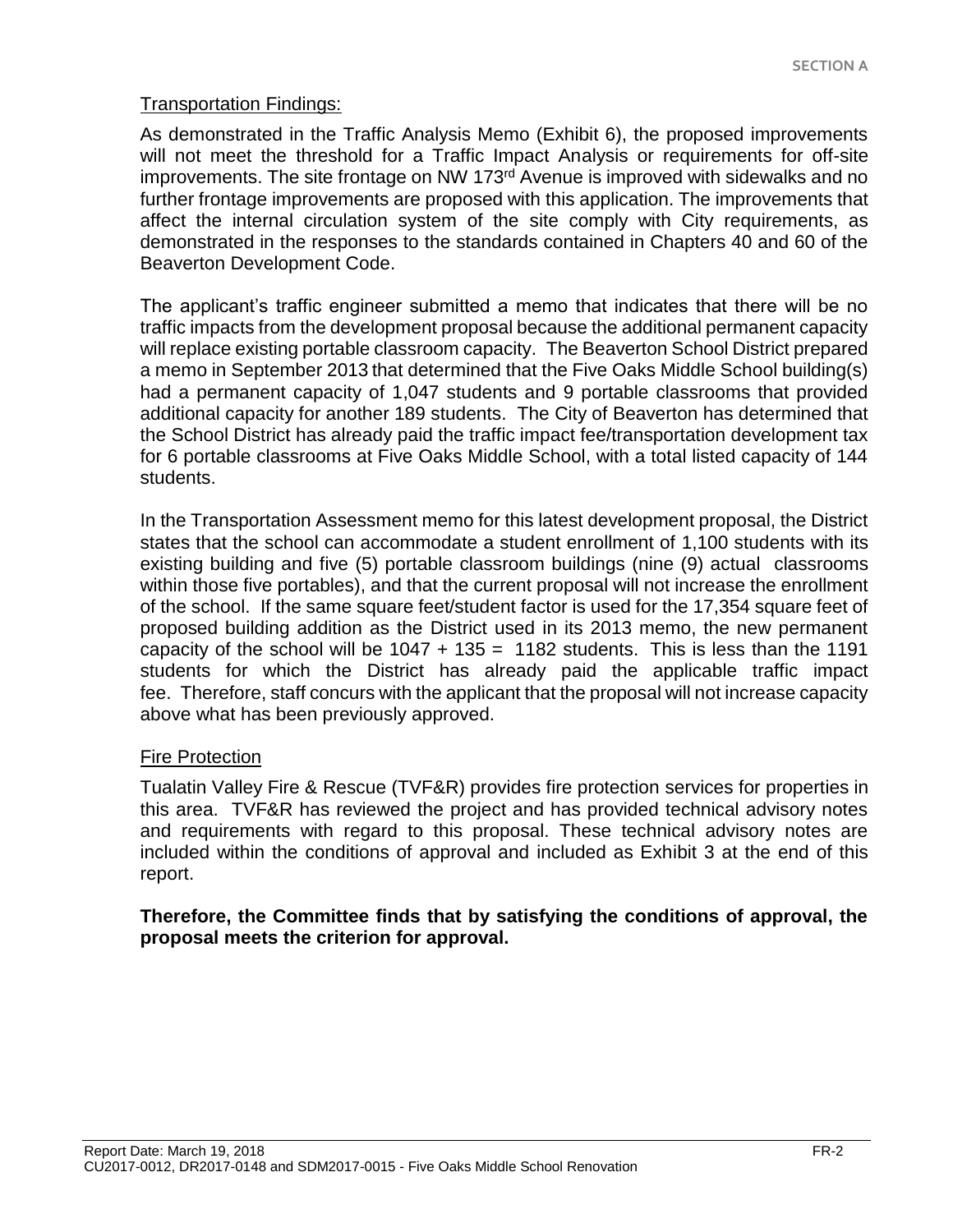*B. Essential facilities and services are available, or can be made available, with adequate capacity to serve the development prior to occupancy. In lieu of providing essential facilities and services, a specific plan may be approved if it adequately demonstrates that essential facilities, services, or both will be provided to serve the proposed development within five years of occupancy.*

#### **FINDING:**

Chapter 90 of the Beaverton Development Code defines "essential facilities" to be services that include schools, transit improvements, police protection, and pedestrian and bicycle facilities in the public right-of-way.

#### Transit

Tri-Met will continue to provide transit service to the site. The proposed improvements will not require additional transit service.

#### Police Protection

The Beaverton Police Department provides police and public safety services for properties in this area. The City of Beaverton Police Department received a copy of the submittal and has not provided comments in regard to this proposal.

#### Pedestrian and Bicycle Facilities

As shown on the Landscape Plan (Sheet L1.0, Exhibit 1), the improvements will maintain existing connections between the internal circulation system of the site and adjacent streets. Pedestrian and bicycle circulation is addressed below, in response to Chapter 60. As the improvements are not anticipated to incur additional trips to the site, no off-site pedestrian or bicycle improvements are proposed. The applicant is proposing additional bicycle parking stalls in order to meet the minimum requirements.

Staff notes that pedestrian, bicycle, and transit facilities are, by definition, Essential Facilities and are typically required to be in place prior to occupancy. The committee recommends a condition of approval to have all pedestrian, bicycle, and transit facilities completed prior to final occupancy.

#### Parks

The site will be served by the Tualatin Hills Park and Recreation District (THPRD).

#### **Therefore, the Committee finds that the proposal meets the criterion.**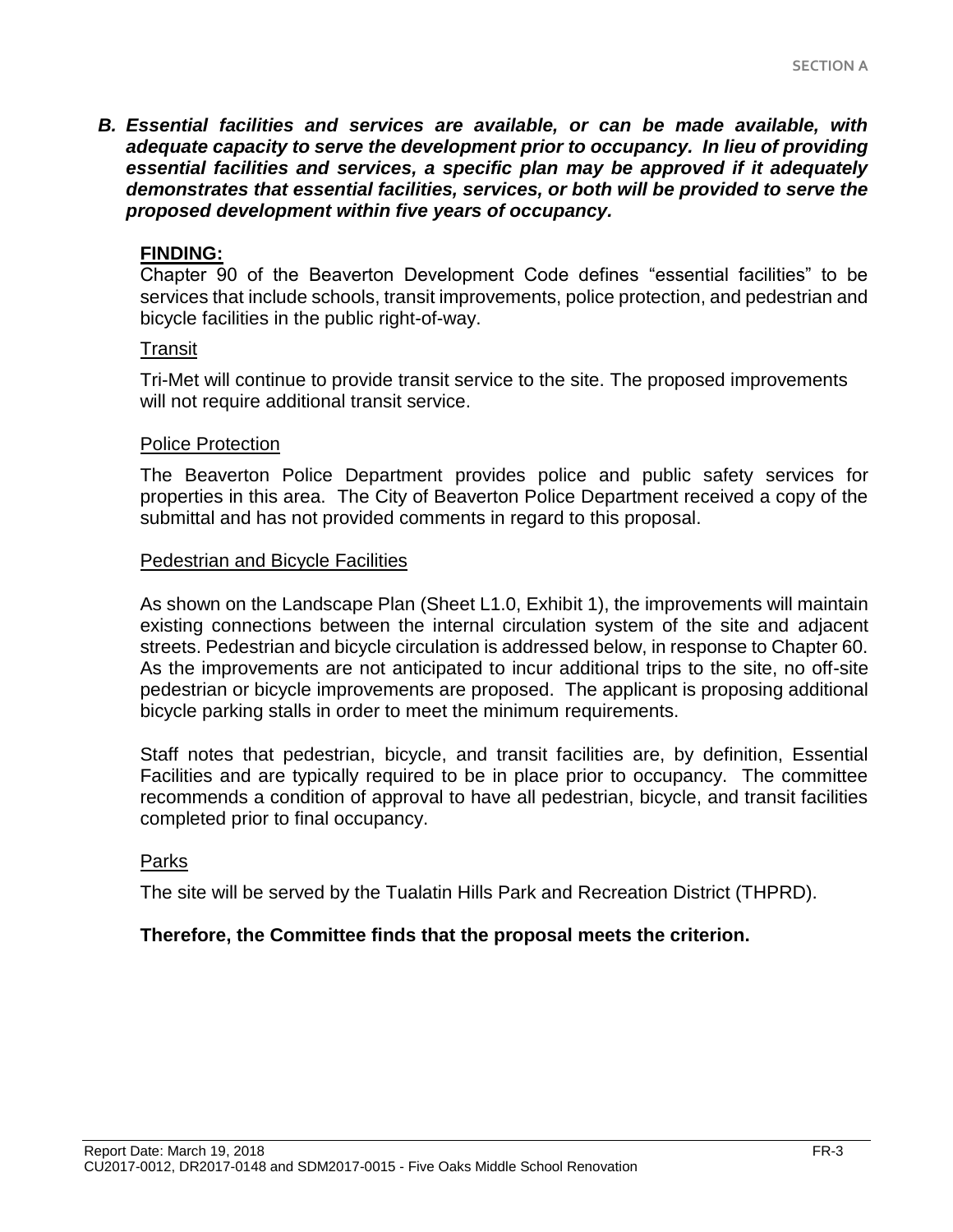*C. The proposal is consistent with all applicable provisions of Chapter 20 (Land Uses) unless the applicable provisions are modified by means of one or more applications which shall be already approved or which shall be considered concurrently with the subject proposal.* 

## **FINDING:**

Staff cites the Code Conformance Analysis chart at the end of this report, which evaluates the project as it relates the applicable Code requirements of Chapter 20 for the Standard Density Residential (R7) zone as applicable to the above mentioned criteria. As demonstrated on the chart, the development proposal meets all applicable standards.

**Therefore, the Committee finds that the proposal meets the criterion.** 

*D. The proposed development is consistent with all applicable provisions of Chapter 60 (Special Regulations) and all improvements, dedications, or both, as required by the applicable provisions of Chapter 60 (Special Regulations), are provided or can be provided in rough proportion to the identified impact(s) of the proposal.*

# **FINDING:**

Staff cites the Code Conformance Analysis chart at the end of this report, which evaluates the proposal as it relates the applicable Code requirements of Chapter 60, in response to the above mentioned criteria. Staff also refers to Criterion A above for additional staff findings in response to Criterion D.

## *60.30 Off-Street Parking*

The applicant his not proposing any modifications to the parking lot. The additional 348 square foot net increase of proposed floor area does not increase the required parking stalls.

# **Therefore, the Committee finds that by meeting the conditions of approval, the proposal meets the criterion.**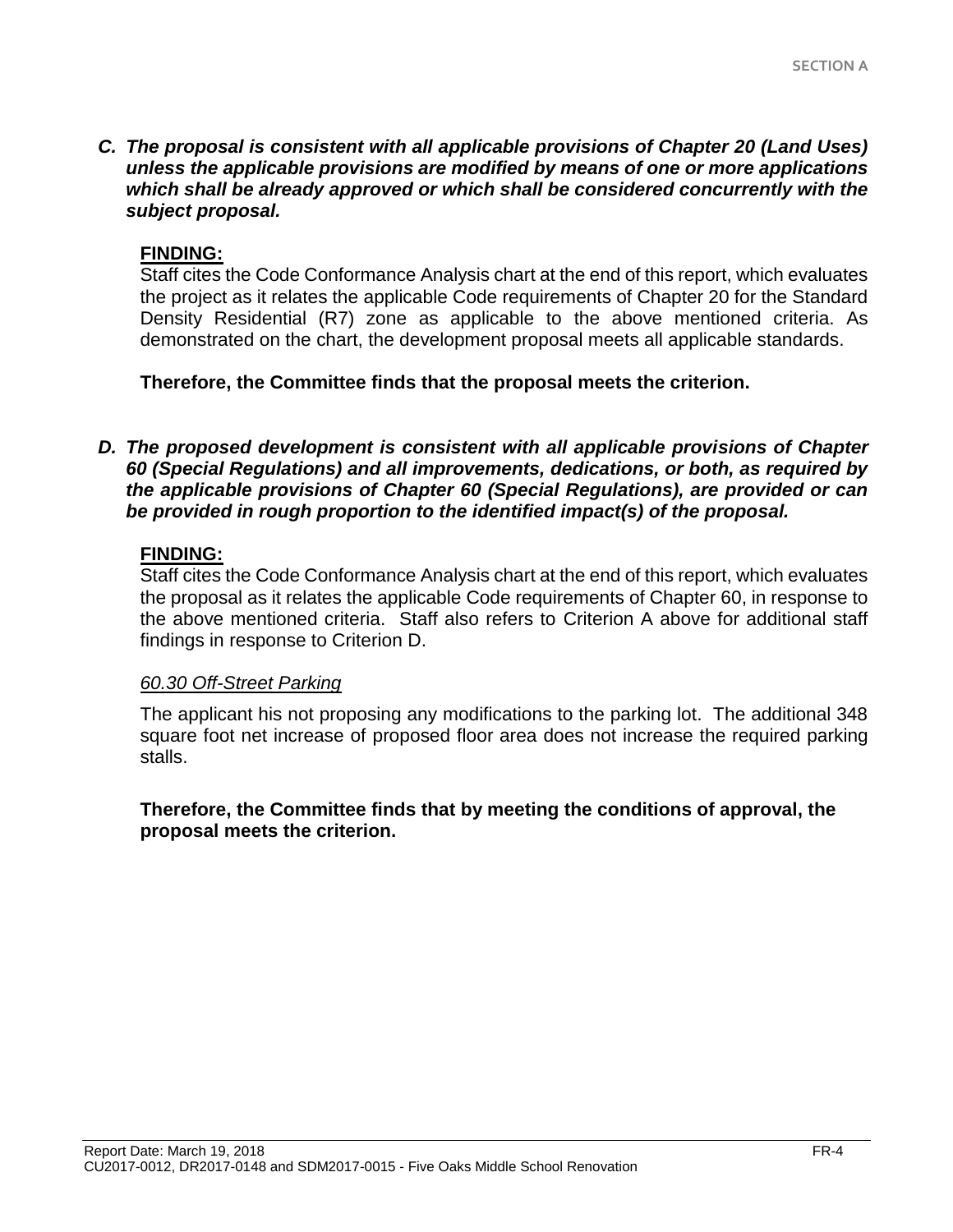*E. Adequate means are provided or can be provided to ensure continued periodic maintenance and necessary normal replacement of the following private common facilities and areas, as applicable: drainage ditches, roads and other improved rights-of-way, structures, recreation facilities, landscaping, fill and excavation areas, screening and fencing, ground cover, garbage and recycling storage areas and other facilities not subject to maintenance by the City or other public agency.*

## **FINDING:**

The Beaverton School District, a public agency, is the applicant for the project and will be responsible for the maintenance of all on-site improvements. The proposal as represented does not present any barriers, constraints, or design elements that would prevent or preclude required maintenance of the private infrastructure and facilities on site.

**Therefore, the Committee finds that the proposal meets the criterion.** 

# *F. There are safe and efficient vehicular and pedestrian circulation patterns within the boundaries of the development.*

## **FINDING:**

The applicant states that the project does not include any modifications to the vehicular access, circulation, or parking areas on the site. The project will connect to and expand existing pedestrian walkways around the perimeter of the school site. All new walkways meet the City of Beaverton design standards for width, materials, lighting, and separation from vehicle traffic. No new walkways cross vehicle circulation or parking areas and all are separated from vehicle areas with curbs.

Staff concurs with the applicant that the vehicular and pedestrian circulation patterns within the boundaries of the site are safe and efficient for the daily operation of the proposed school.

**Therefore, the Committee finds that by meeting the conditions of approval, the proposal meets the criterion.**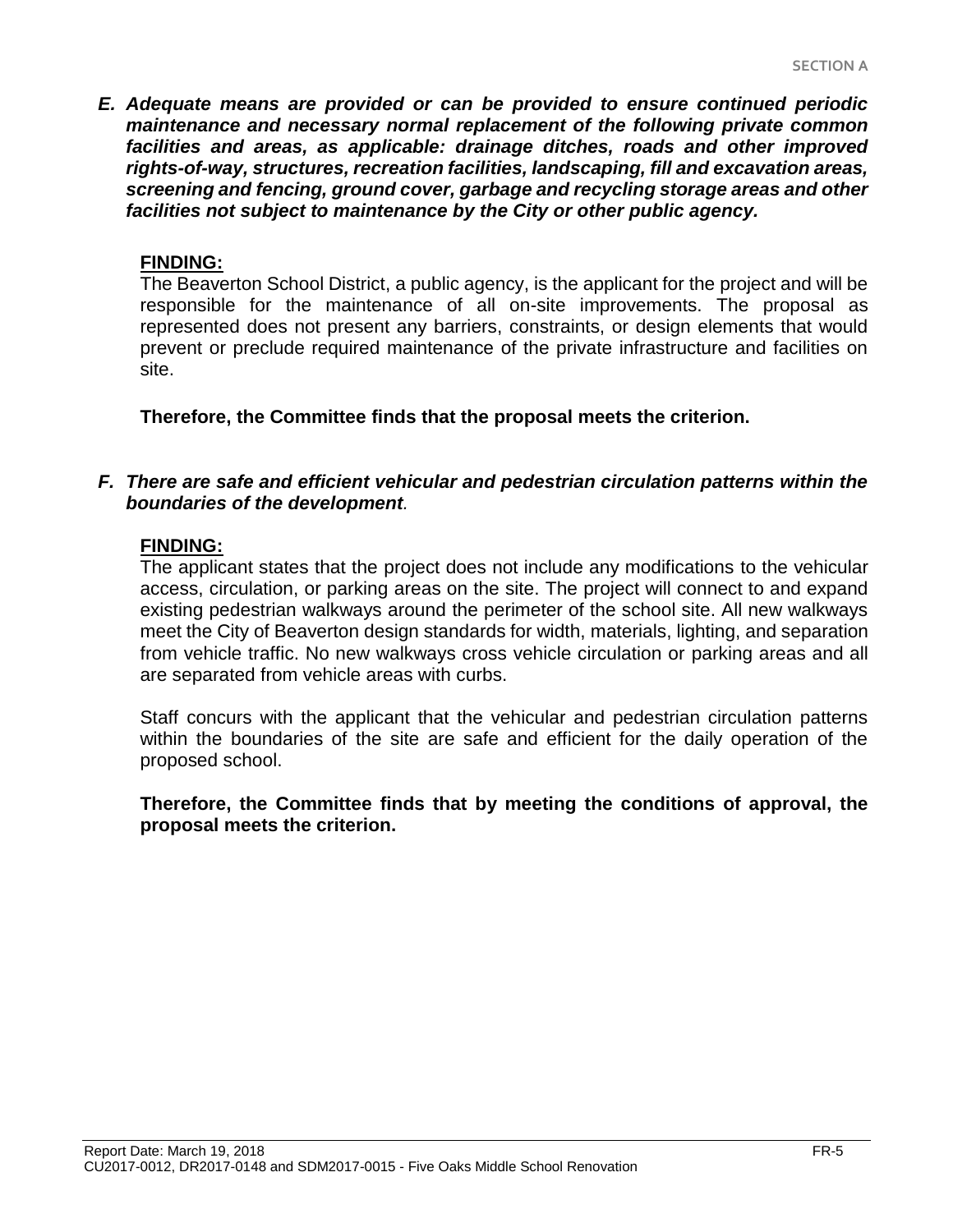## *G. The development's on-site vehicular and pedestrian circulation systems connect to the surrounding circulation systems in a safe, efficient, and direct manner.*

#### **FINDING:**

The project does not include any modifications to the vehicular access, circulation, or parking areas on the subject site.

As noted above in response to criteria F, the applicant has described how the on-site vehicle and pedestrian circulation network for the proposed school connects to the surrounding public rights-of-way in a safe, efficient and direct manner.

**Therefore, the Committee finds that by meeting the conditions of approval, the proposal meets the criterion.** 

**H. Structures and public facilities serving the development site are designed in accordance with adopted City codes and standards and provide adequate fire protection, including, but not limited to, fire flow.**

#### **FINDING:**

Comments and conditions of approval have been received from Tualatin Valley Fire and Rescue District (TVF&R). Specific details regarding fire flow and hydrant placement will be reviewed for flow calculations and hydrant locations during site development and building permit stages.

The Fire Marshal has indicated that the proposed development can be approved predicated on compliance with criteria and conditions of approval related to fire apparatus access, firefighting water supplies, fire hydrants and building access and fire service features.

**Therefore, the Committee finds that by meeting the conditions of approval, the proposal meets the criterion.**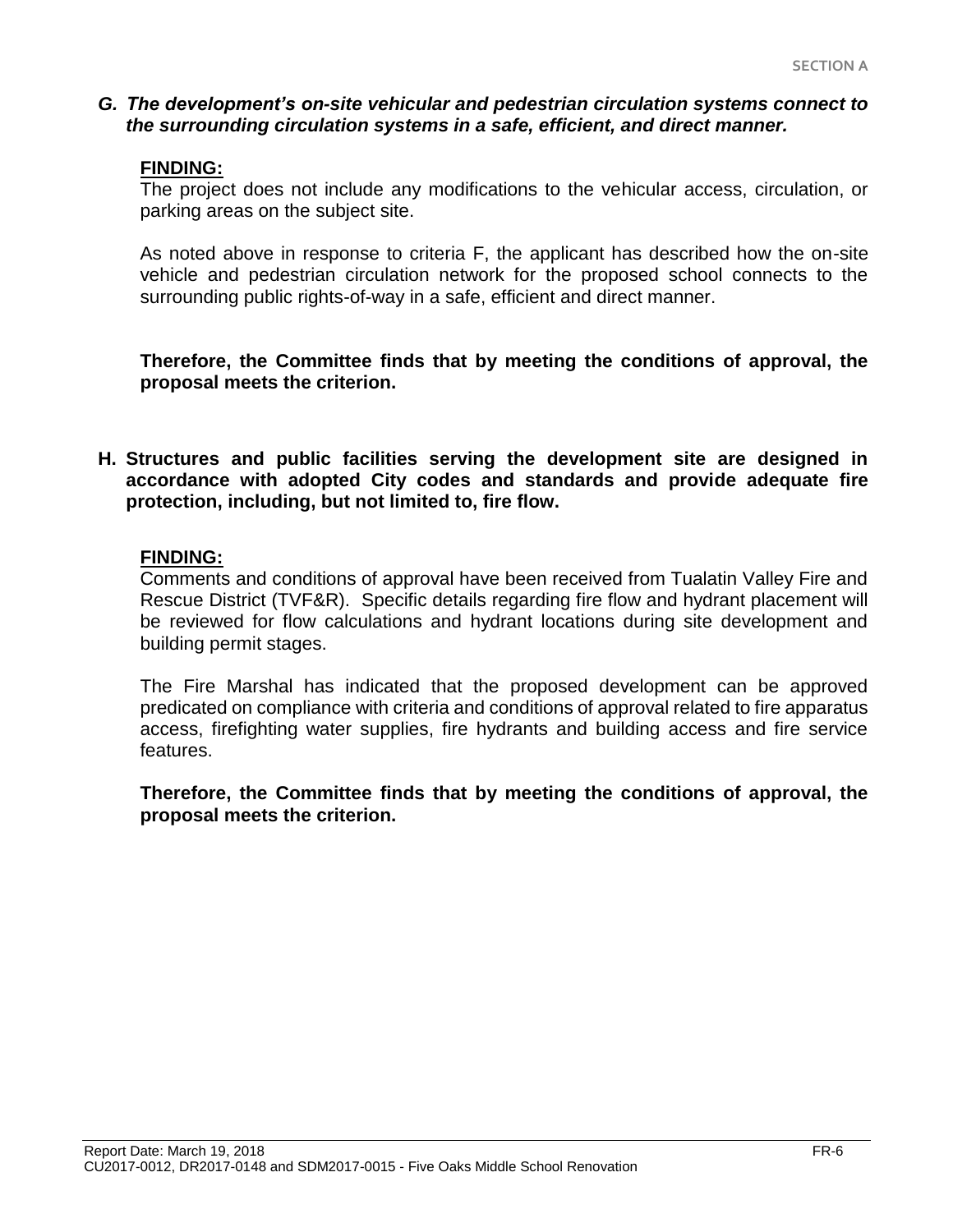*I.* **Structures and public facilities serving the development site are designed in accordance with adopted City codes and standards and provide adequate protection from hazardous conditions due to inadequate, substandard or ill-designed development.**

#### **FINDING:**

The conditions of approval stated at the end of this document, provide requirements of the applicant to obtain a Site Development and Building Permit through the City to ensure that structures and public facilities will be designed and built according to the applicable codes and standards.

**Therefore, the Committee finds that by meeting the conditions of approval, the proposal meets the criterion.** 

**J. Grading and contouring of the development site is designed to accommodate the proposed use and to mitigate adverse effect(s) on neighboring properties, public right-of-way, surface drainage, water storage facilities, and the public storm drainage system.**

#### **FINDING:**

As shown on the Grading and Utility Plans (Sheets L3.0-C4.3, Exhibit 1), the proposed improvements include minimal regrading of the site. The project was designed to meet the City of Beaverton standards for grading and drainage. In keeping with City of Beaverton requirements, the project was designed to minimize adverse effects on neighboring properties, public rights-of-way, surface drainage, water storage facilities, and the public drainage system.

**Therefore, the Committee finds that by meeting the conditions of approval, the proposal meets the criterion.** 

**K. Access and facilities for physically handicapped people are incorporated into the development site and building design, with particular attention to providing continuous, uninterrupted access routes.**

#### **FINDING:**

The applicant will be required to meet all applicable accessibility standards of the International Building Code, Fire Code and other standards as required by the American Disabilities Act (ADA). Conformance with the technical design standards for Code accessibility requirements are to be shown on the approved construction plans associated with site development and building permit approvals.

**Therefore, the Committee finds that by meeting the conditions of approval, the proposal meets the criterion for approval.**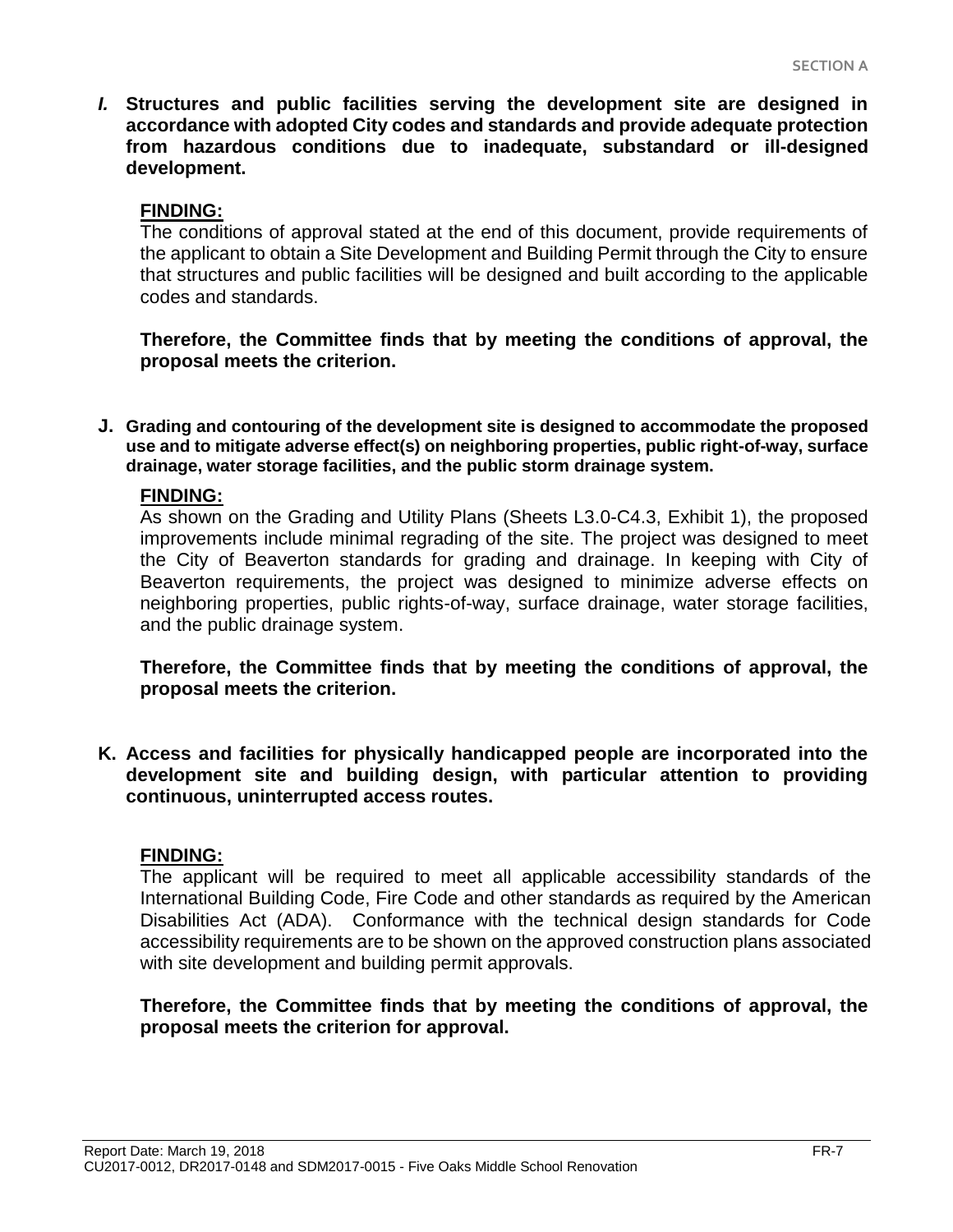#### *L. The proposal contains all applicable application submittal requirements as specified in Section 50.25.1 of the Development Code.*

#### **FINDING:**

The applicant submitted the applications on November 22, 2017 and was deemed complete on January 17, 2018. In the review of the materials during the application review, the Committee finds that all applicable application submittal requirements, identified in Section 50.25.1 are contained within this proposal.

## **Therefore, the Committee finds the proposal meets the criterion for approval.**

The Facilities Review Committee finds that the proposal complies with all the technical criteria. The Committee recommends that the decision-making authority **APPROVE the proposal for CU2017-0012, DR2017-0148 and SDM2017-0015 - Five Oaks Middle School Renovation** and adopt the Conditions of Approval identified in Section E, herein.

# **Code Conformance Analysis Chapter 20 Use and Site Development Requirements Urban Standard Residential (R7) Zoning District**

| <b>CODE</b><br><b>STANDARD</b>                                     | <b>CODE</b><br><b>REQUIREMENT</b>                 | <b>PROJECT</b><br><b>PROPOSAL</b>                                              | <b>MEETS</b><br>CODE?                       |  |
|--------------------------------------------------------------------|---------------------------------------------------|--------------------------------------------------------------------------------|---------------------------------------------|--|
|                                                                    | Development Code Section 20.05.20. Land Uses - R7 |                                                                                |                                             |  |
| Use, Conditional                                                   | Educational<br><b>Institutions</b>                | The applicant proposes the<br>replacement of an existing<br>elementary school. | <b>YES, with Approval</b><br>of CU2017-0012 |  |
| Development Code Section 20.05.15. Site Development Standards - R7 |                                                   |                                                                                |                                             |  |
| Land Area<br>Minimum                                               | 7,000 square feet                                 | 32.23 acres                                                                    | <b>Yes</b>                                  |  |
| <b>Lot Dimensions</b><br>Minimum                                   | Width: 65<br>Depth:90                             | Lot Dimensions are governed by<br>the Design Review Process.                   | <b>Yes</b>                                  |  |
| <b>Yard Setbacks</b><br>Minimum                                    | Front: 17<br><b>Rear: 25</b><br>Sides: 5          | The setback is governed by the<br>Design Review Process.                       | <b>See DR Findings</b>                      |  |
| <b>Building Height</b><br>Maximum                                  | 35-feet                                           | The maximum building height is<br>approximately 30-feet above grade<br>plane.  | <b>YES</b>                                  |  |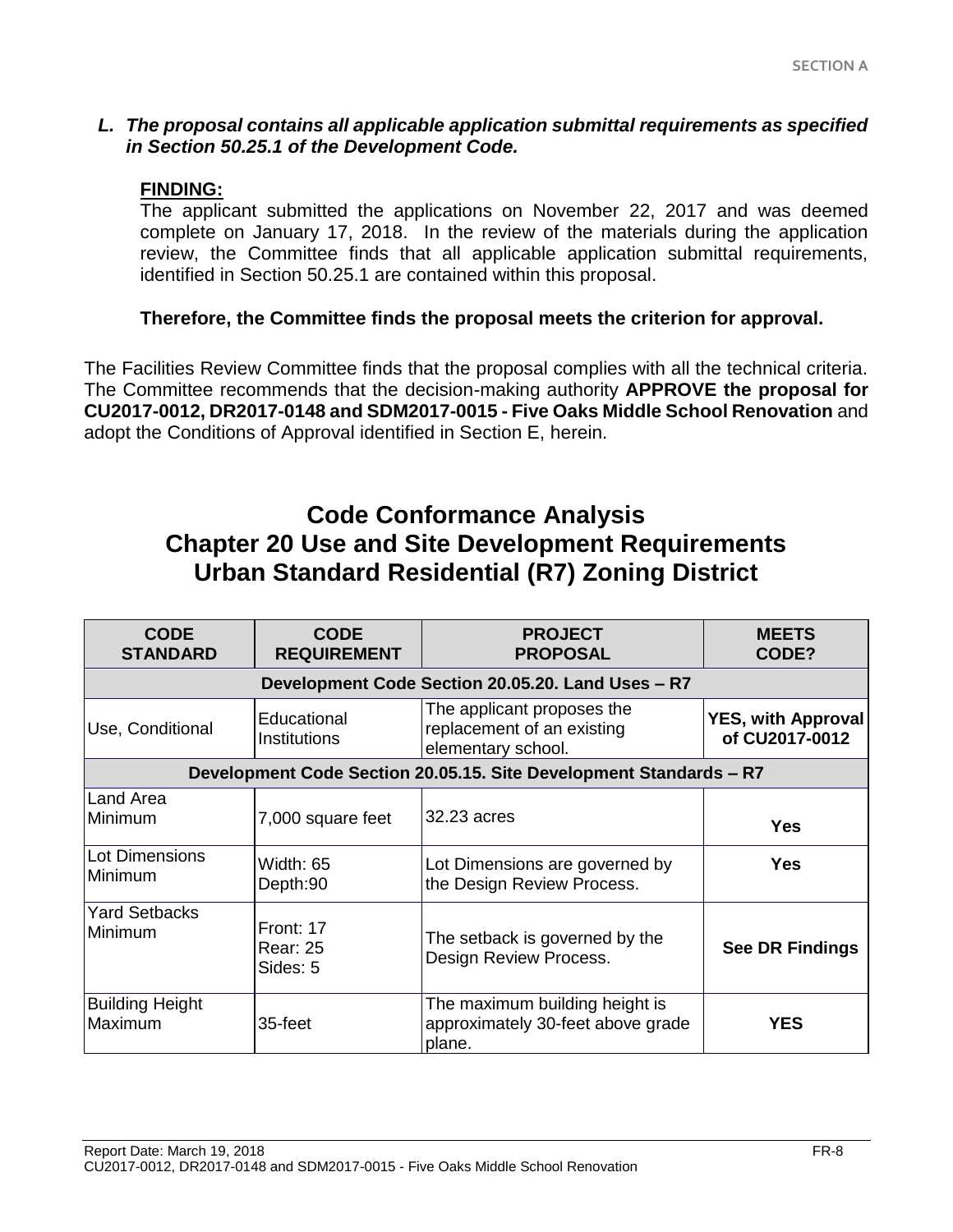# **Chapter 60 Special Requirements**

| <b>CODE</b><br><b>STANDARD</b>                                                           | <b>CODE REQUIREMENT</b>                                                                                                                                                                            | <b>PROJECT PROPOSAL</b>                                                                                                                                     | <b>MEETS</b><br>CODE?          |  |
|------------------------------------------------------------------------------------------|----------------------------------------------------------------------------------------------------------------------------------------------------------------------------------------------------|-------------------------------------------------------------------------------------------------------------------------------------------------------------|--------------------------------|--|
| <b>Development Code Section 60.05</b>                                                    |                                                                                                                                                                                                    |                                                                                                                                                             |                                |  |
| Design Review Principles,<br>Standards, and<br><b>Guidelines</b>                         | Requirements for new development<br>and redevelopment.                                                                                                                                             | Design Review standards and<br>guidelines will be reviewed in the<br>Design Review portion of the<br>staff report.                                          | See DR<br><b>Findings</b>      |  |
|                                                                                          | <b>Development Code Section 60.10</b>                                                                                                                                                              |                                                                                                                                                             |                                |  |
| <b>Floodplain Regulations</b>                                                            | Requirements for properties located<br>in floodplain, floodway, or floodway<br>fringe.                                                                                                             | No mapped floodplains are<br>located within the subject site.                                                                                               | N/A                            |  |
|                                                                                          | <b>Development Code Section 60.15 - Land Division Standards</b>                                                                                                                                    |                                                                                                                                                             |                                |  |
| <b>Land Division Standards</b>                                                           | Standards pertaining to Land<br><b>Divisions</b>                                                                                                                                                   | No Land Division is required.                                                                                                                               | N/A                            |  |
|                                                                                          | Development Code Section 60.25 - Off Street Loading                                                                                                                                                |                                                                                                                                                             |                                |  |
| <b>Loading Facilities</b>                                                                | 1 Type B loading berth                                                                                                                                                                             | The proposal includes one (1)<br>existing Type B loading berth for<br>deliveries, trash and recycling<br>pickup.                                            | <b>YES</b>                     |  |
|                                                                                          | Development Code Section 60.30 - Off-Street Parking                                                                                                                                                |                                                                                                                                                             |                                |  |
| Off-street motor<br>vehicle parking<br>Parking Zone A<br><b>Required Bicycle Parking</b> | Minimum Required Vehicle Parking<br>Spaces: 100<br>Minimum Required Bicycle Parking<br>Spaces: 128                                                                                                 | <u>Vehicle Parking</u><br>187 spaces<br><b>Bicycle Parking</b><br>128 Spaces                                                                                | <b>YES</b>                     |  |
|                                                                                          | Long-Term bicycle spaces are not<br>required for an elementary school.                                                                                                                             |                                                                                                                                                             |                                |  |
| <b>Compact Spaces</b>                                                                    | Required residential parking must be<br>provided at standard sizes.                                                                                                                                | No compact parking spaces are<br>proposed.                                                                                                                  | N/A                            |  |
|                                                                                          | <b>Development Code Section 60.55 - Transportation</b>                                                                                                                                             |                                                                                                                                                             |                                |  |
| <b>Transportation Facilities</b>                                                         | Regulations pertaining to the<br>construction or reconstruction of<br>transportation facilities.                                                                                                   | <b>Refer to Facilities Review</b><br>Committee findings herein.                                                                                             | Yes- with<br><b>COA</b>        |  |
| <b>Development Code Section 60.60</b>                                                    |                                                                                                                                                                                                    |                                                                                                                                                             |                                |  |
| Trees & Vegetation                                                                       | Regulations pertaining to the<br>removal and preservation of trees.                                                                                                                                | 43 landscape trees are proposed<br>to be removed and mitigated for.                                                                                         | <b>See DR</b>                  |  |
| <b>Development Code Section 60.65</b>                                                    |                                                                                                                                                                                                    |                                                                                                                                                             |                                |  |
| <b>Utility Undergrounding</b>                                                            | All existing overhead utilities and any<br>new utility service lines within the<br>project and along any existing<br>frontage, except high voltage lines<br>(>57kV) must be placed<br>underground. | To ensure the proposal meets<br>requirements of this section, staff<br>recommends a condition<br>requiring undergrounding<br>completion prior to occupancy. | <b>Yes- with</b><br><b>COA</b> |  |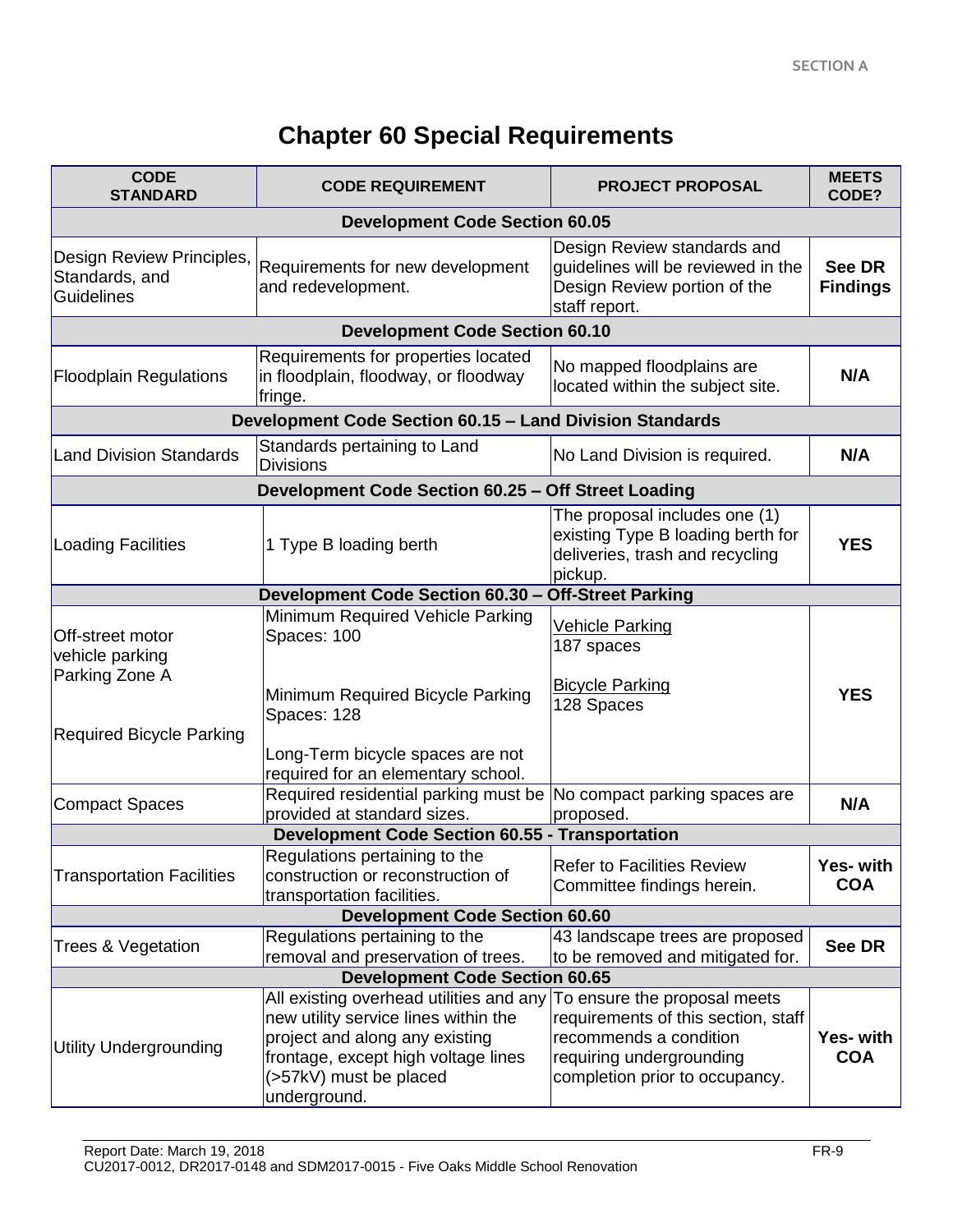## **ANALYSIS AND FINDINGS FOR MINOR MODIFICATION OF A CONDITIONAL USE APPROVAL FIVE OAKS MIDDLE SCHOOL RENOVATION CU2017-0012**

#### **Section 40.15.15.1.C Minor Modification of a Conditional Use Approval Criteria:**

*In order to approve a New Conditional Use application, the decision making authority shall make*  findings of fact based on evidence provided by the applicant demonstrating that all the following *criteria are satisfied:*

*1. The proposal satisfies the threshold requirements for a Conditional Use application.*

#### **FINDING:**

Development Code, Section 40.15.15.1.A.2, Threshold #2 states:

*"An increase in the gross floor area of an existing Conditional Use up to and including 10% and not to exceed 1,000 gross square feet of floor area for properties that are located in a Residential zoning district or within a distance of up to and including 50 feet of a Residential zoning district."*

Per Table 20.05.20 of the Beaverton Development Code (BDC), educational institutions are allowed in the R7 zone as a conditional use. The established school was annexed into the City of Beaverton on August 16, 1987. As noted in the pre-application summary notes, previous conditional use files for the existing school have been found and referenced here, CUP1992-0011, CU2002-0008 and CU2007-0013. Therefore, the removal and replacement of the previously approved school portables with a net addition of floor area to the site of 348 square feet, meets the threshold of a Minor Modification of a Conditional Use.

**Therefore, staff finds the proposal meets the criterion for approval.**

#### *2. All City application fees related to the application under consideration by the decision making authority have been submitted.*

#### **FINDING:**

The applicant paid the required fee associated with a Minor Adjustment to a Conditional Use application.

**Therefore, staff finds the proposal meets the criterion for approval.**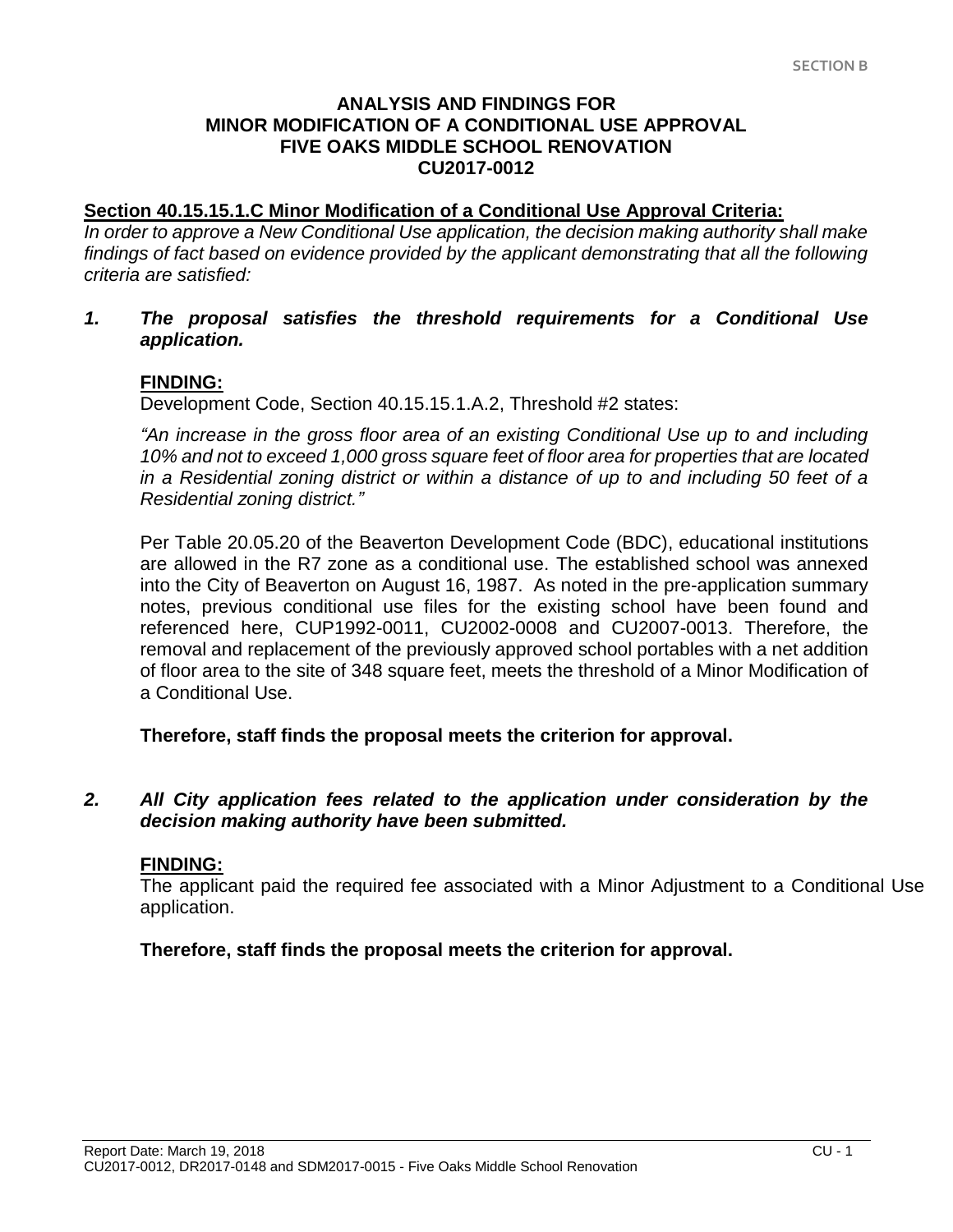## *3. The proposal contains all applicable application submittal requirements as specified in Section 50.25.1. of the Development Code.*

#### **FINDING:**

The applicant has submitted materials required by Section 50.25.1 of the Development Code.

**Therefore, staff finds the proposal meets the criterion for approval.**

*4. The existing use has been approved as a Conditional Use as governed by the regulations in place when the use was established and complies with the applicable conditions of the Conditional Use approval.*

#### **FINDING:**

The existing school was originally approved as a Conditional use, case file CUP1992- 0011. Subsequent modifications an additions of portable classrooms were approved as modifications to the original conditional use under case files CU2002-0008 and CU2007- 0013. The applicant has complied will all previous conditions of approval.

**Therefore, staff finds the proposal meets the criterion for approval.**

*5. The proposal will not remove or modify previously established conditions of approval for the prior Conditional Use consistent with Section 50.95.6. of the Development Code.*

## **FINDING:**

The applicant states that the proposed additions and site improvements will not modify any previously established conditions of approval related to the subject site.

After review of previous approvals, staff concurs with the applicant that the proposal will not modify any previously established conditions of approval related to the subject site.

## **Therefore, staff finds the proposal meets the criterion for approval.**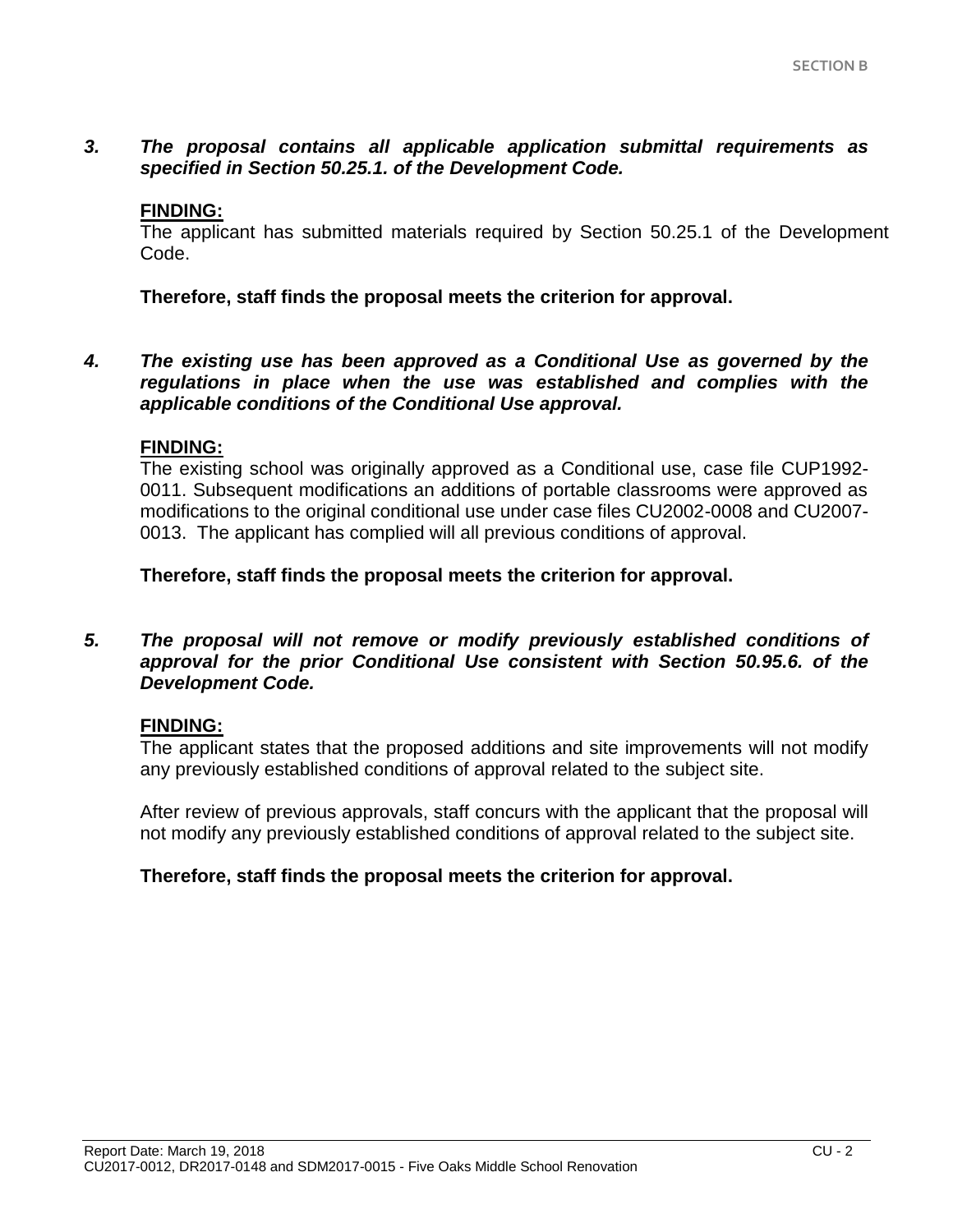#### *6. Applications and documents related to the request, which will require further City approval, shall be submitted to the City in the proper sequence.*

#### **FINDING:**

The applicant has submitted all documents related to this request for Minor Modification of a Conditional Use approval. A Design Review Two and Sidewalk Design Modification application are being processed concurrently. The Conditional Use application is dependent upon approval of the Design Two application.

#### **Therefore, staff finds the proposal will meet the criterion for approval by meeting the conditions of approval.**

#### **DECISION:**

Based on the facts and findings presented, the Planning Director hereby **APPROVES CU2017- 0012 - Five Oaks Middle School Renovation** subject to the Conditions of Approval identified in Section E, herein.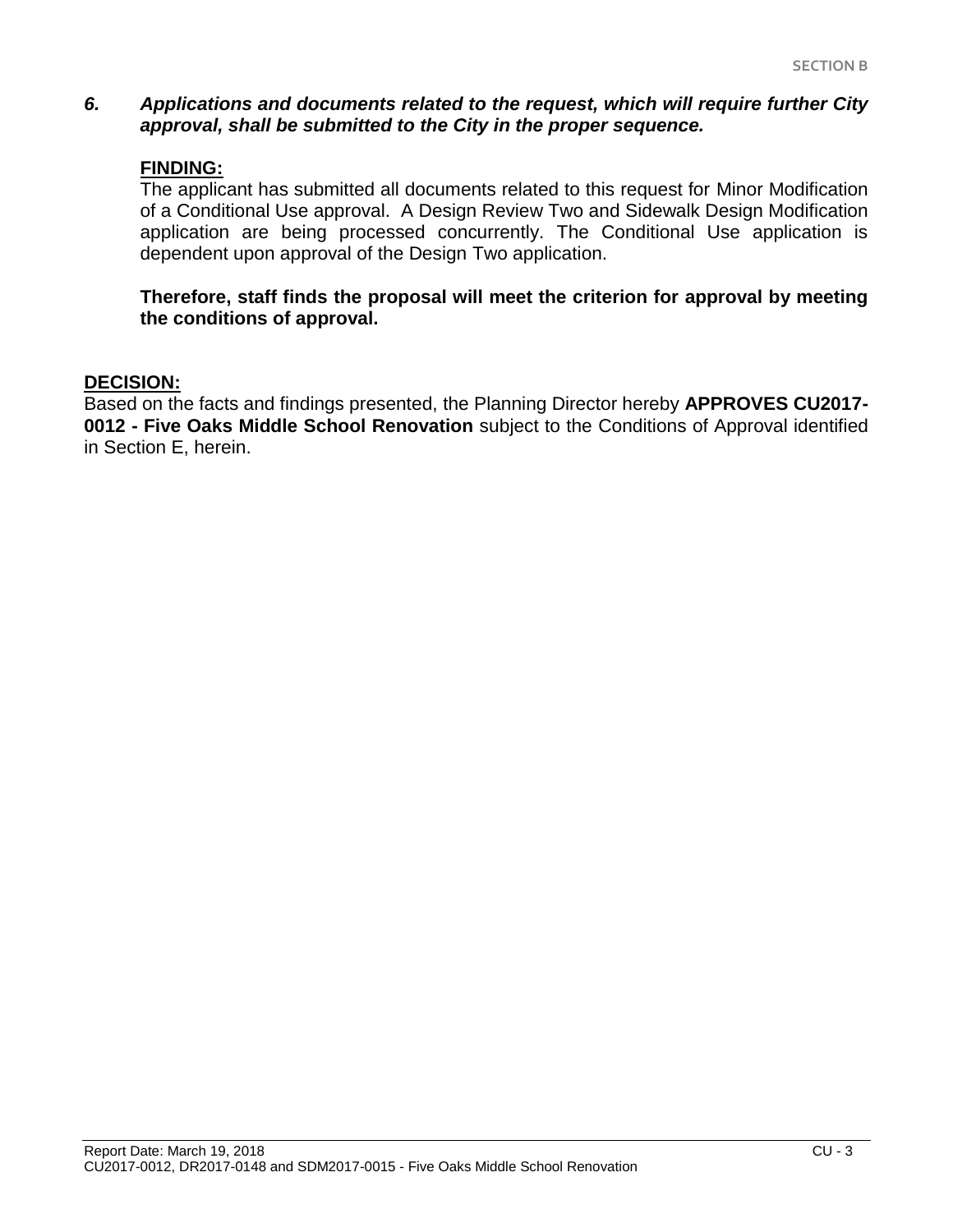## **DESIGN REVIEW TWO ANALYSIS AND FINDINGS FOR FIVE OAKS MIDDLE SCHOOL RENOVATION DR2017-0148**

## **Section 40.20.05 Design Review Applications; Purpose**

The purpose of Design Review is to encourage originality, flexibility, and innovation in development, site planning, buildings, structures, and landscaping. It is intended that monotonous, drab, unsightly, dreary and inharmonious development will be discouraged. Design Review is also intended to conserve the City's natural amenities and visual character by insuring that proposals are properly related to their sites and to their surroundings by encouraging compatible and complementary development. This Section is carried out by the approval criteria listed herein.

# **Section 40.20.15.3.C Design Review Three Approval Criteria**

In order to approve a Design Review Three application, the decision making authority shall make findings of fact based on evidence provided by the applicant demonstrating that all the following criteria are satisfied:

# *1. The proposal satisfies the threshold number two (2) for a Design Review Two application.*

*"New construction of up to and including 30,000 gross square feet of non-residential floor area where the development abuts or is located within any Residential District."*

## **FINDING:**

The applicant proposes to remove all existing portable classrooms and construct new permanent additions with a total net increase in floor area of approximately 348 square feet.

**Therefore, staff finds that the proposal meets the criterion for approval.**

## *2. All City application fees related to the application under consideration by the decision making authority have been submitted.*

## **FINDING:**

The applicant has paid the required fee.

**Therefore, staff finds that the proposal meets the criterion for approval.**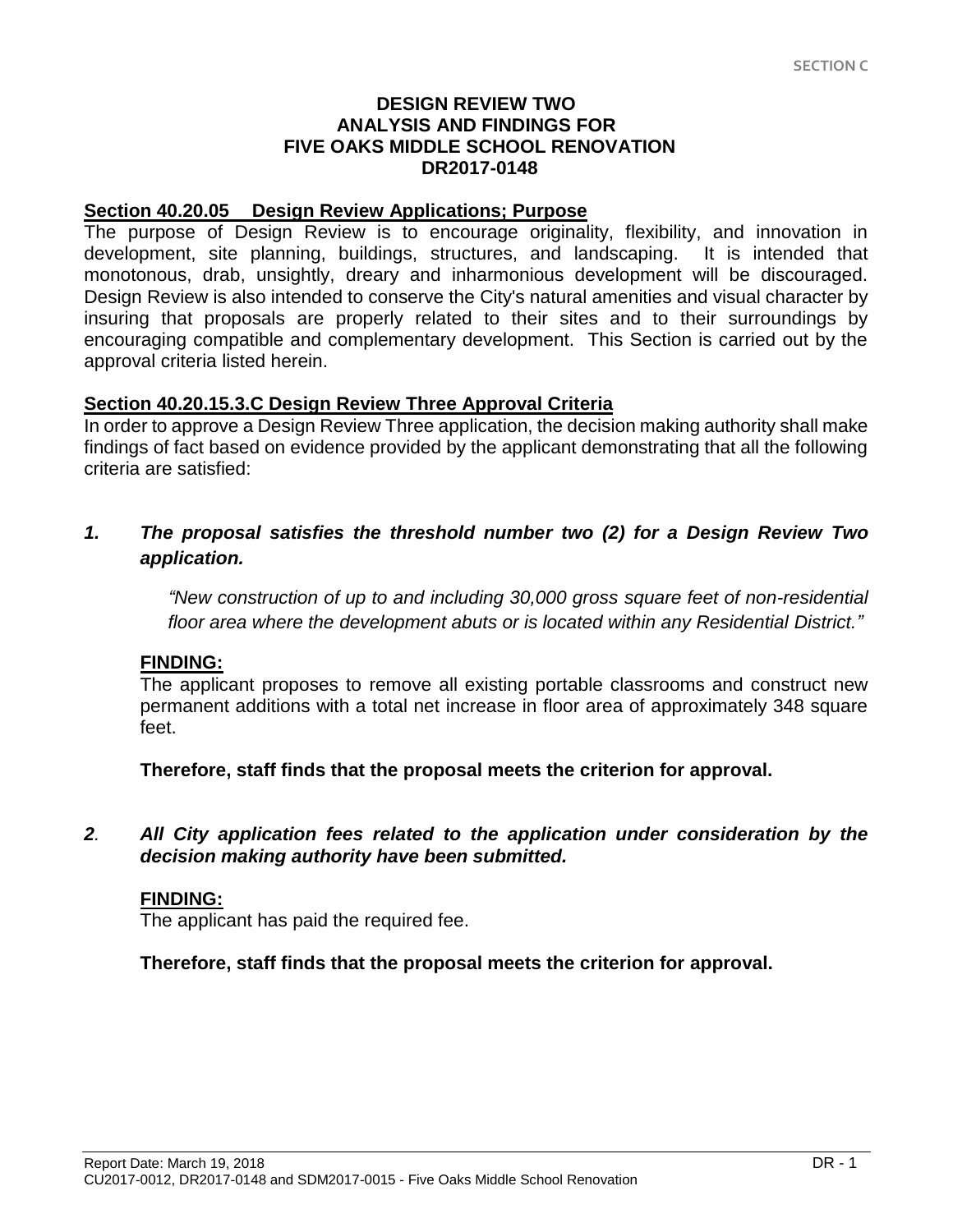*3. The proposal contains all applicable application submittal requirements as specified in Section 50.25.1. of the Development Code.*

# **FINDING:**

The applicant has submitted materials required by Section 50.25.1 of the Development Code.

**Therefore, staff finds that the proposal meets the criterion for approval.**

## *4. The proposal is consistent with all applicable provisions of Sections 60.05.15. Through 60.05.30. (Design Standards).*

# **FINDING:**

The applicant has submitted a detailed analysis of *Sections 60.05.15. Through 60.05.30. (Design Standards),* attached as Exhibit 1, herein.After thorough review, staff concurs with the applicant and finds that the proposal meets all of the applicable Design Standards of Chapter 60.

**Therefore, staff finds that the proposal meets the criterion for approval.**

- *5. For additions to or modifications of existing development, the proposal is consistent with all applicable provisions of Sections 60.05.15 through 60.05.30 (Design Standards) or can demonstrate that the proposed additions or modifications are moving towards compliance with specific Design Standards if any of the following conditions exist:*
	- *a. A physical obstacle such as topography or natural feature exists and prevents the full implementation of the applicable standard; or*
	- *b. The location of existing structural improvements prevent the full implementation of the applicable standard; or*
	- *c. The location of the existing structure to be modified is more than 300 feet from a public street.*

*If the above listed conditions are found to exist and it is not feasible to locate a proposed addition in such a way that the addition abuts a street, then all applicable design standards except the following must be met:*

- *d. If in a Multiple Use District, building location, entrances and orientation along streets, and parking lot limitations along streets (Standards 60.05.15.6 and 60.05.20.8)*
- *e. If in a Multiple Use or Commercial District, ground floor elevation window requirements (Standard 60.05.15.8).*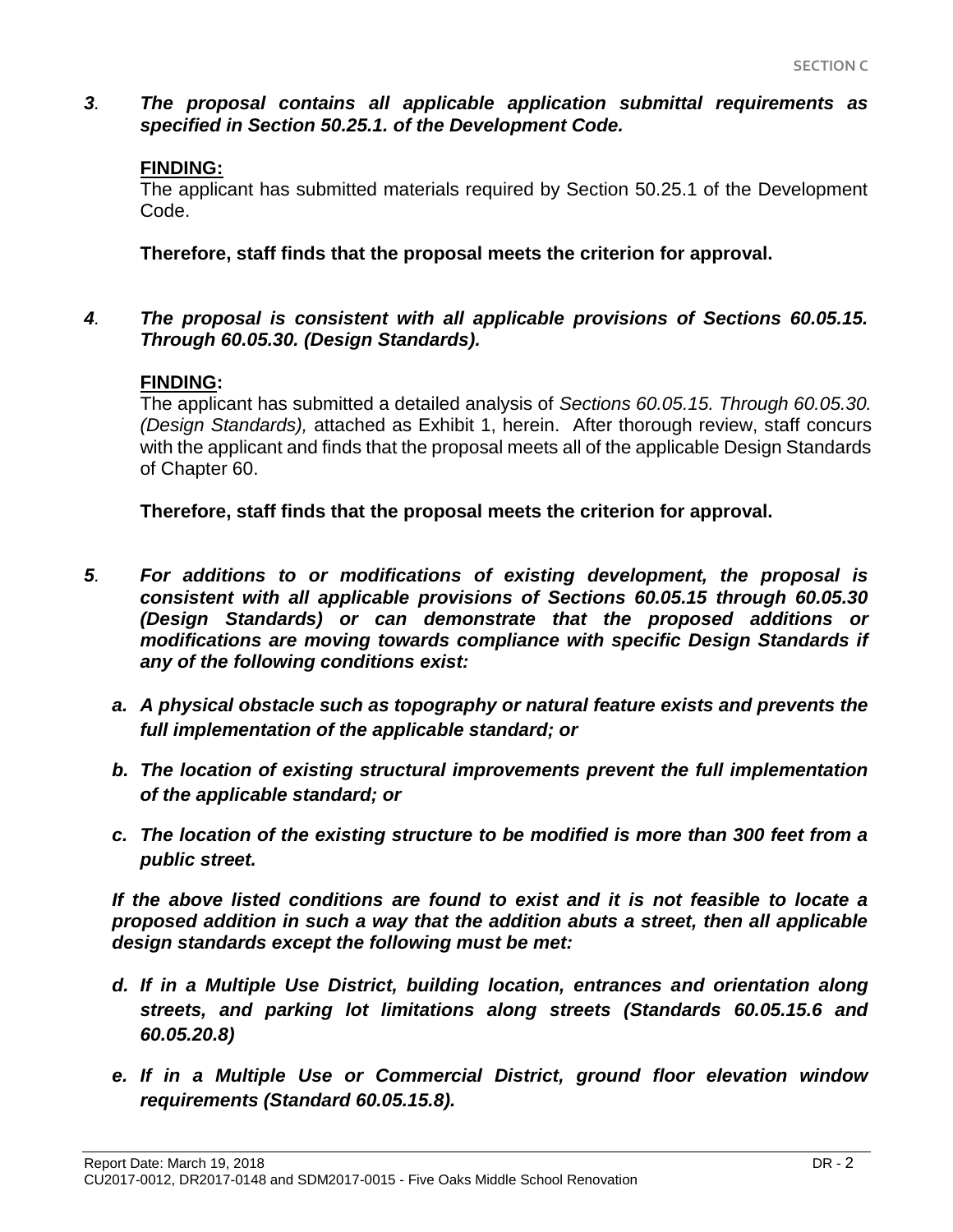## **FINDING:**

Staff cites the findings in the Code Conformance Analysis chart at the end of the report, which evaluates the project as it relates the applicable Code requirements of Chapter 60.

#### **Therefore, staff finds that the proposal meets the criterion for approval.**

#### *6. Applications and documents related to the request, which will require further City approval, shall be submitted to the City in the proper sequence.*

## **FINDING:**

A New Conditional Use application is being reviewed concurrently along with this application. No other applications are required of the applicant for this stage of City approvals.

**Therefore, staff finds that the proposal meets the criterion for approval.**

## **DECISION:**

Based on the facts and findings presented, the Planning Director hereby **APPROVES DR2017- 0148 - Five Oaks Middle School Renovation** subject to the Conditions of Approval identified in Section E, herein.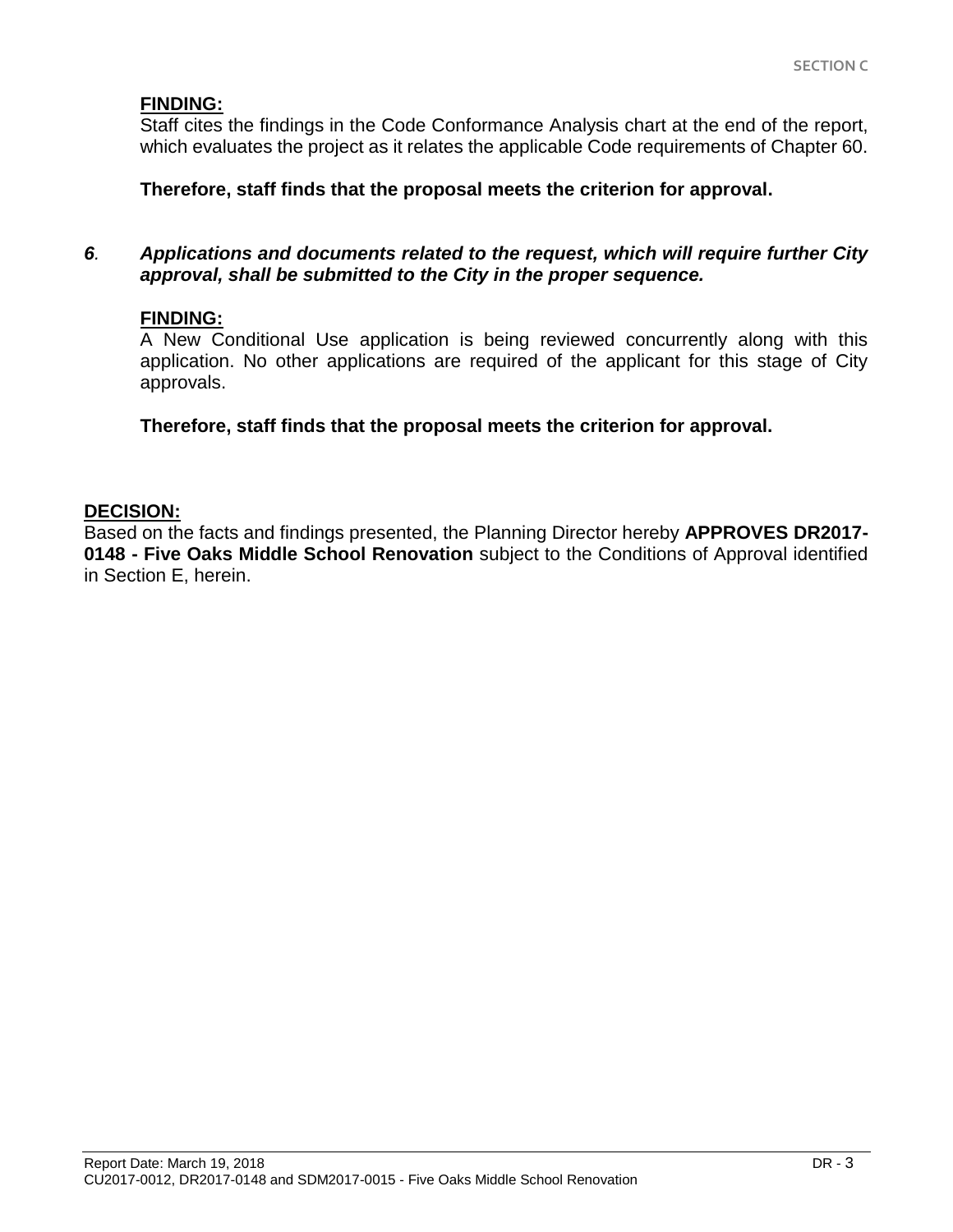## **ANALYSIS AND FINDINGS FOR SIDEWALK DESIGN MODIFICATION FIVE OAKS MIDDLE SCHOOL RENOVATION SDM2017-0012**

#### **Section 40.58.05. Sidewalk Design Modification Application; Purpose**

The purpose of the Sidewalk Design Modification application is to provide a mechanism whereby the City's street design standards relating to the locations and dimensions of sidewalks or required street landscaping can be modified to address existing conditions and constraints as a specific application. For purposes of this section, sidewalk ramps constructed with or without contiguous sidewalk panels leading to and away from the ramp shall be considered sidewalks. This section is implemented by the approval criteria listed herein.

## **Section 40.58.15.1.C. Approval Criteria**

In order to approve a Sidewalk Design Modification application, the decision making authority shall make findings of fact based on evidence provided by the applicant demonstrating that the following criteria are satisfied:

#### *1. The proposal satisfies the threshold requirements for a Sidewalk Design Modification application.*

Section 40.58.15.1.A.1 Threshold: *An application for Sidewalk Design Modification shall be required when the following threshold applies:*

*1. The minimum sidewalk width, planter strip width, or both minimum standards specified in the Engineering Design Manual are proposed to be modified.*

## **FINDING:**

The applicant requests a modification of the sidewalk improvement standard identified by Engineering Design Manual (EDM) and Beaverton Development Code for streets classified as an Arterial by the Beaverton Transportation System Plan, located in residential zones.

The existing sidewalk along NW 173rd Avenue, is approximately 5.5 feet wide and does not currently have a planter strip. The EDM standard along arterial streets requires a 6 foot wide sidewalk behind a 7.5-foot wide landscape planter strip. The applicant has not proposed any sidewalk or street frontage improvements for the subject proposal. Staff concurs with the applicant's statement that because the overall net increase in floor area is only 348-square feet and the fact that all neighboring sites are fully developed with the same existing 5.5-foot sidewalk and no planter strip, that any sidewalk widening would create an inconsistency in the connections and transitions, which could lead to unsafe walking hazards for pedestrians.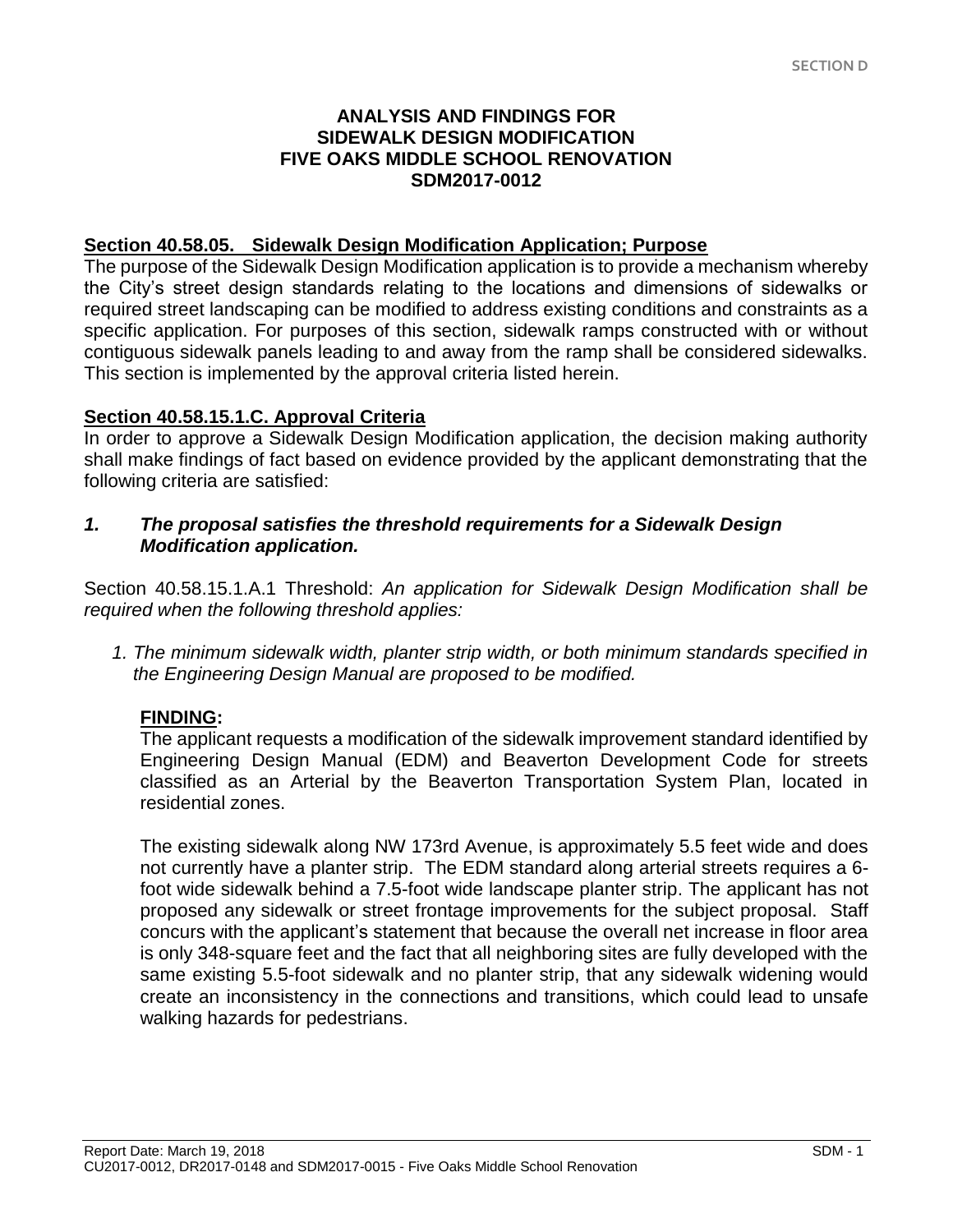This proposed Sidewalk Design Modification request acknowledges existing sidewalk conditions of abutting properties and the need for providing appropriate and consistent connections and transition to these sidewalks. As the proposal does not meet the full sidewalk width standard of the EDM, the proposal meets the threshold requirement for a Sidewalk Design Modification application.

**Therefore, staff finds the proposal meets the criterion for approval.**

## *2. All City application fees related to the application under consideration by the decision making authority have been submitted.*

#### **FINDING:**

The City of Beaverton received the appropriate fee for the Sidewalk Design Modification application.

**Therefore, staff finds the proposal meets the criterion for approval.**

- *3. One or more of the following criteria are satisfied:*
	- *a. That there exist local topographic conditions, which would result in any of the following:*
		- *i. A sidewalk that is located above or below the top surface of a finished curb.*
		- *ii. A situation in which construction of the Engineering Design Manual standard street cross-section would require a steep slope or retaining wall that would prevent vehicular access to the adjoining property.*
	- *b. That there exist local physical conditions such as:*
		- *i. An existing structure prevents the construction of a standard sidewalk.*
		- *ii. An existing utility device prevents the construction of a standard sidewalk.*
		- *iii. Rock outcroppings prevent the construction of a standard sidewalk without blasting.*
	- *c. That there exist environmental conditions such as a Significant Natural Resource Area, Jurisdictional Wetland, Clean Water Services Water Quality Sensitive Area, Clean Water Services required Vegetative Corridor, or Significant Tree Grove.*
	- *d. That additional right of way is required to construct the Engineering Design Manual standard and the adjoining property is not controlled by the applicant.*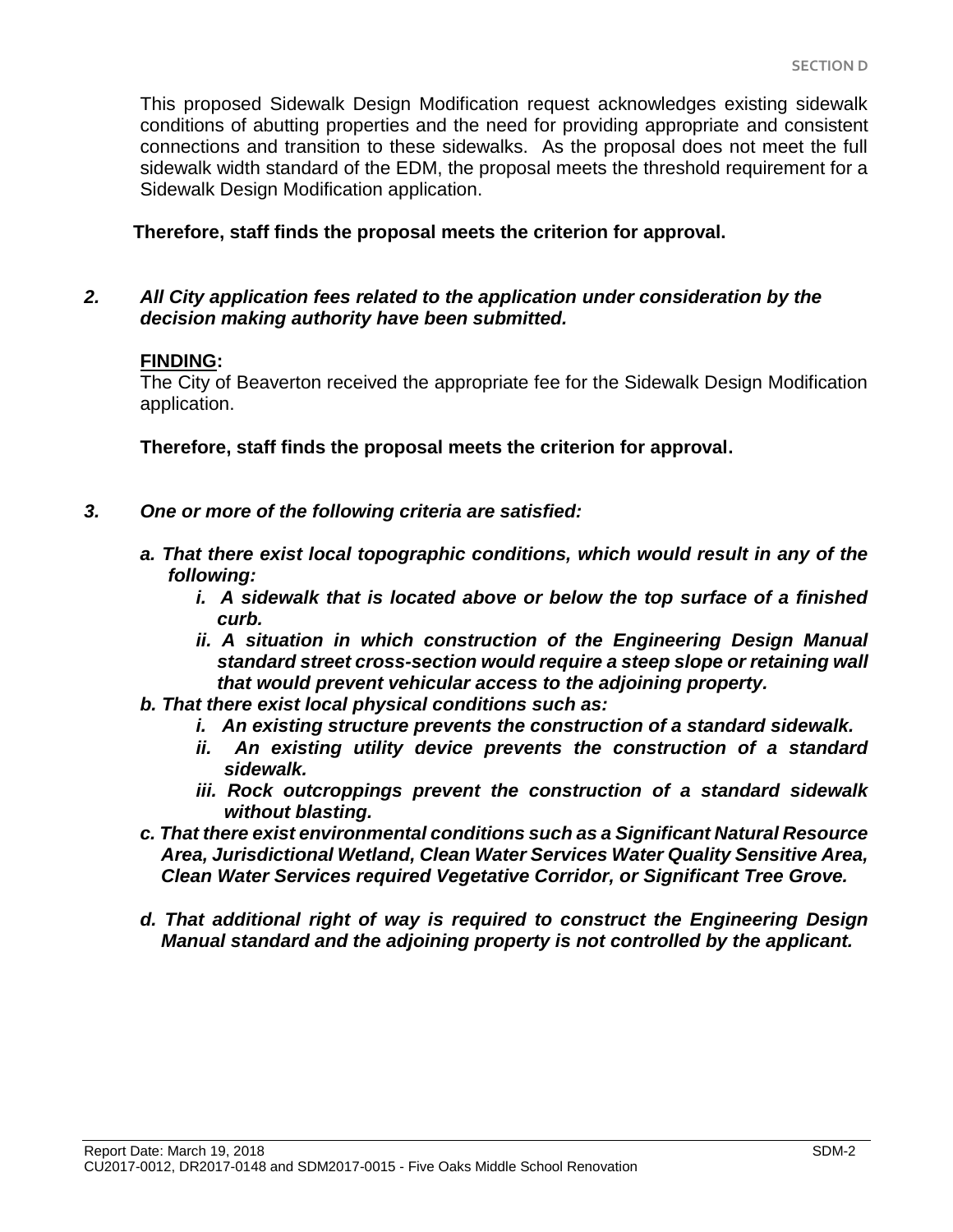## **FINDING:**

The applicant's response to item "b" above, explains how the existing sidewalk does not meet the City's standard. While the proposed addition and renovations do trigger City requirements to improve this frontage, staff refer to and incorporate the findings of fact prepared in response to approval criterion no. 1 above which state the desire and need of the applicant to provide consistent connections and transitions to the existing substandard sidewalks at the abutting fully developed properties.

Staff concur with the applicant's statement for supportive findings in response to the criterion. Staff also observes the existing street frontage conditions that apply to abutting properties, north and south of the subject property. The applicant does not control these abutting properties. These properties are also not subject to redevelopment at this time. The applicant is proposing a 4-foot right-of-way dedication to the City in order to accommodate future potential road and sidewalk improvements.

## **Therefore, staff finds the proposal meets the criterion for approval.**

## *4. The proposal complies with provisions of Section 60.55.25 Street and Bicycle and Pedestrian Connection Requirements and 60.55.30 Minimum Street Widths.*

#### **FINDING:**

Staff refer to and incorporate the findings of fact prepared in response to the Facilities Review approval criteria for this project, associated with case file DR2017-0148. In part, the proposed dedication will help to accommodates future widening of NW 173rd Avenue for sidewalk and road improvements.

**Therefore, staff finds that the proposal meets the criterion for approval.**

#### *5. Applications and documents related to the request, which will require further City approval, shall be submitted to the City in the proper sequence.*

#### **FINDING:**

The applicant has submitted this Sidewalk Design Modification application, Minor Modification of a Conditional Use and the Design Review application as mentioned. No additional applications are necessary.

#### **Therefore, staff finds the proposal meets the criterion for approval.**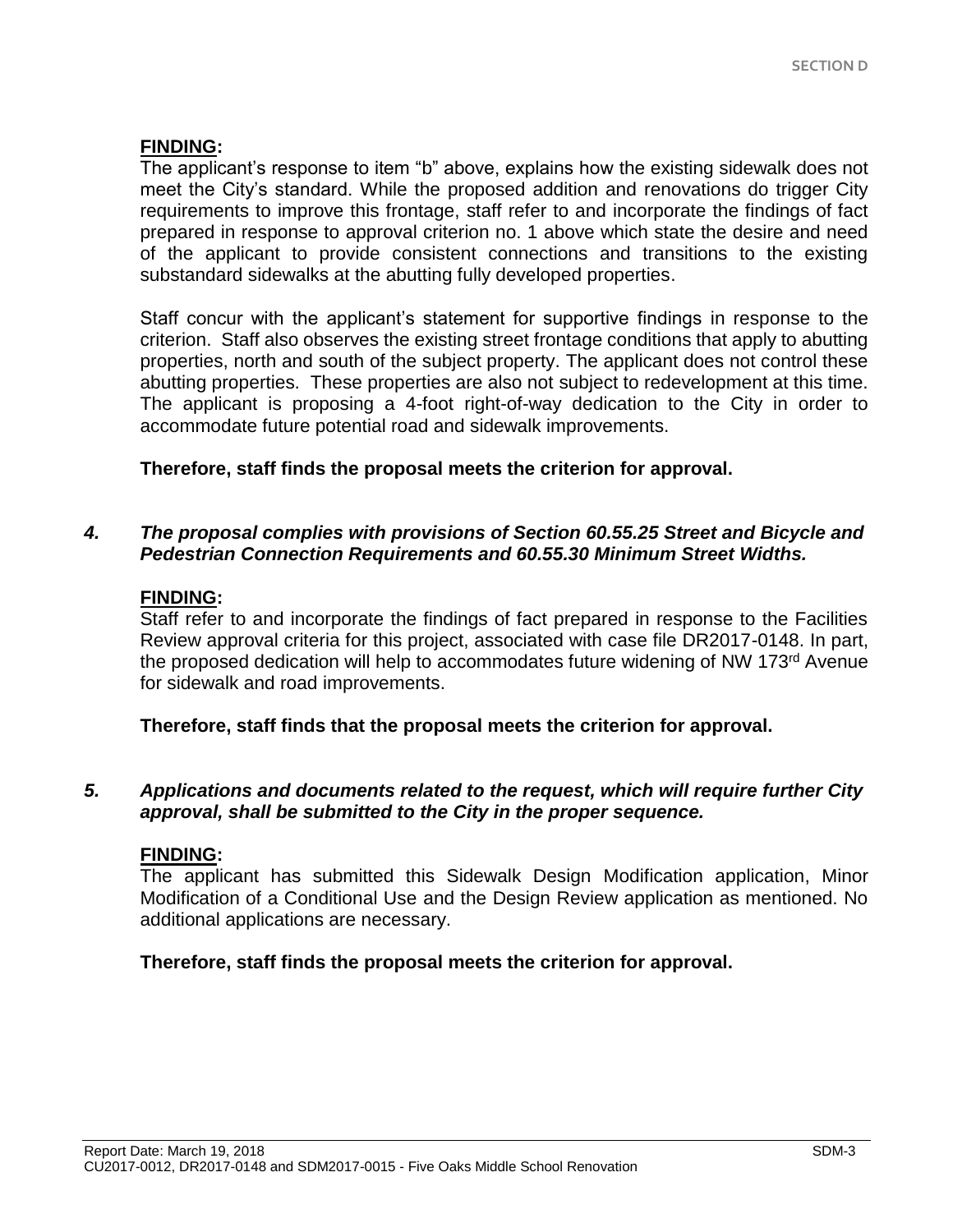# *6. The proposed Sidewalk Design Modification provides safe and efficient pedestrian circulation in the site vicinity***.**

#### **FINDING:**

Staff refer to and incorporate the findings of fact prepared in response to the Facilities Review approval criteria for this project, associated with case file DR2017-0148. The project includes replacement of any existing curb ramps that do not meet current ADA (Americans with Disabilities Act) guidelines and the construction of compliant ramps where needed.

#### **Therefore, staff finds the proposal meets the criterion for approval.**

#### **DECISION:**

Based on the facts and findings presented, the Planning Director hereby **APPROVES SDM2017-0015 - Five Oaks Middle School Renovation** subject to the Conditions of Approval identified in Section E, herein.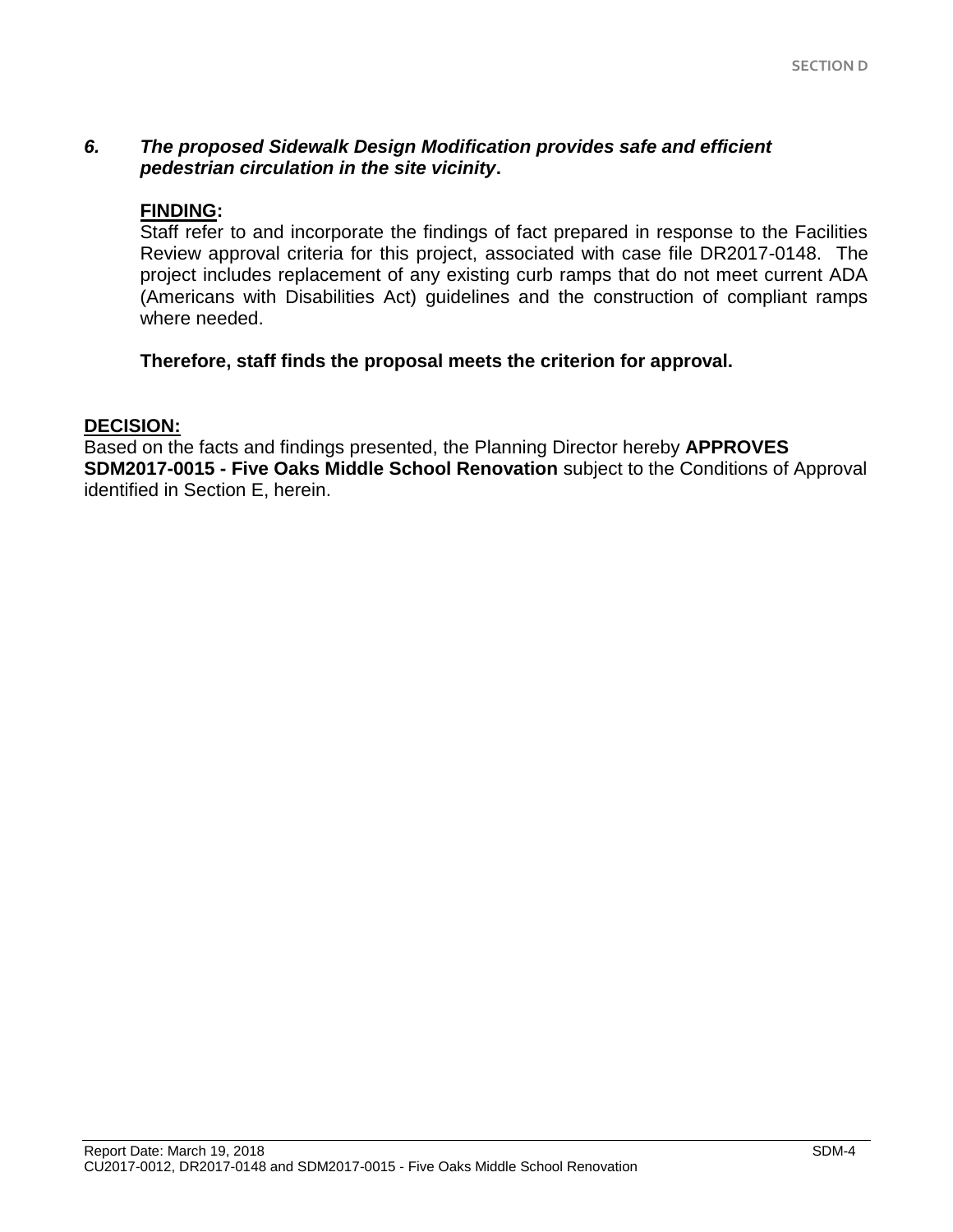## **CONDITIONS OF APPROVAL FIVE OAKS MIDDLE SCHOOL RENOVATION CU2017-0012, DR2017-0148 and SDM2017-0015**

#### **Prior to the issuance of the Site Development permit and for any work beyond building demolition, the applicant shall:**

- 1. DR2017-0148 is subject to approval of CU2017-0012 and SDM2017-0015. Ensure that all associated applications, have been approved and are consistent with the submitted plans. (Planning/JST)
- 2. Dedicate 4-feet of right-of-way along the NW 173rd Avenue frontage of the subject site to the City of Beaverton. (Planning/KR)
- 3. All fire lanes must be maintained and open at all times during construction.(TVF&R/JF)
- 4. Submit the required plans, application form, fee, and other items needed for a complete site development permit application per the applicable review checklist. (Site Development Div./JJD)
- 5. Contract with a professional engineer to design and monitor the construction for any work governed by Beaverton Municipal Code 9.05.020, as set forth in Ordinance 4417 (City Engineering Design Manual and Standard Drawings), Beaverton Development Code (Ordinance 2050, 4010 +rev.), the Clean Water Services District Design and Construction Standards (April 2017, Resolution and Ordinance 2017-05), and the City Standard Agreement to Construct and Retain Design Professionals in Oregon. (Site Development Div./JJD)
- 6. Submit a completed and executed City Standard Agreement to Construct Improvements and Retain Design Professional(s) Registered in Oregon. After the site development permit is issued, the City Engineer and the Planning Director must approve all revisions as set out in Ordinances 2050, 4010+rev., and 4417; however, any required land use action shall be final prior to City staff approval of the engineering plan revision and work commencing as revised. (Site Development Div./JJD)
- 7. Have the ownership of the subject property guarantee all public improvements, site grading, storm water management (quality) facilities including plantings, CWS vegetative corridor enhancements & plantings, private streets, and common driveway/emergency access paving by submittal of a City-approved security. The security approval by the City consists of a review by the City Attorney for form and the City Engineer for amount, equivalent to 100 percent or more of estimated construction costs. (Site Development Div./JJD)
- 8. Submit any required off-site easements, and the SPL-required new CWS-sensitive area and vegetated-corridor easement, executed and ready for recording, to the City after approval by the City Engineer for legal description of the area encumbered and City Attorney as to form. (Site Development Div./JJD)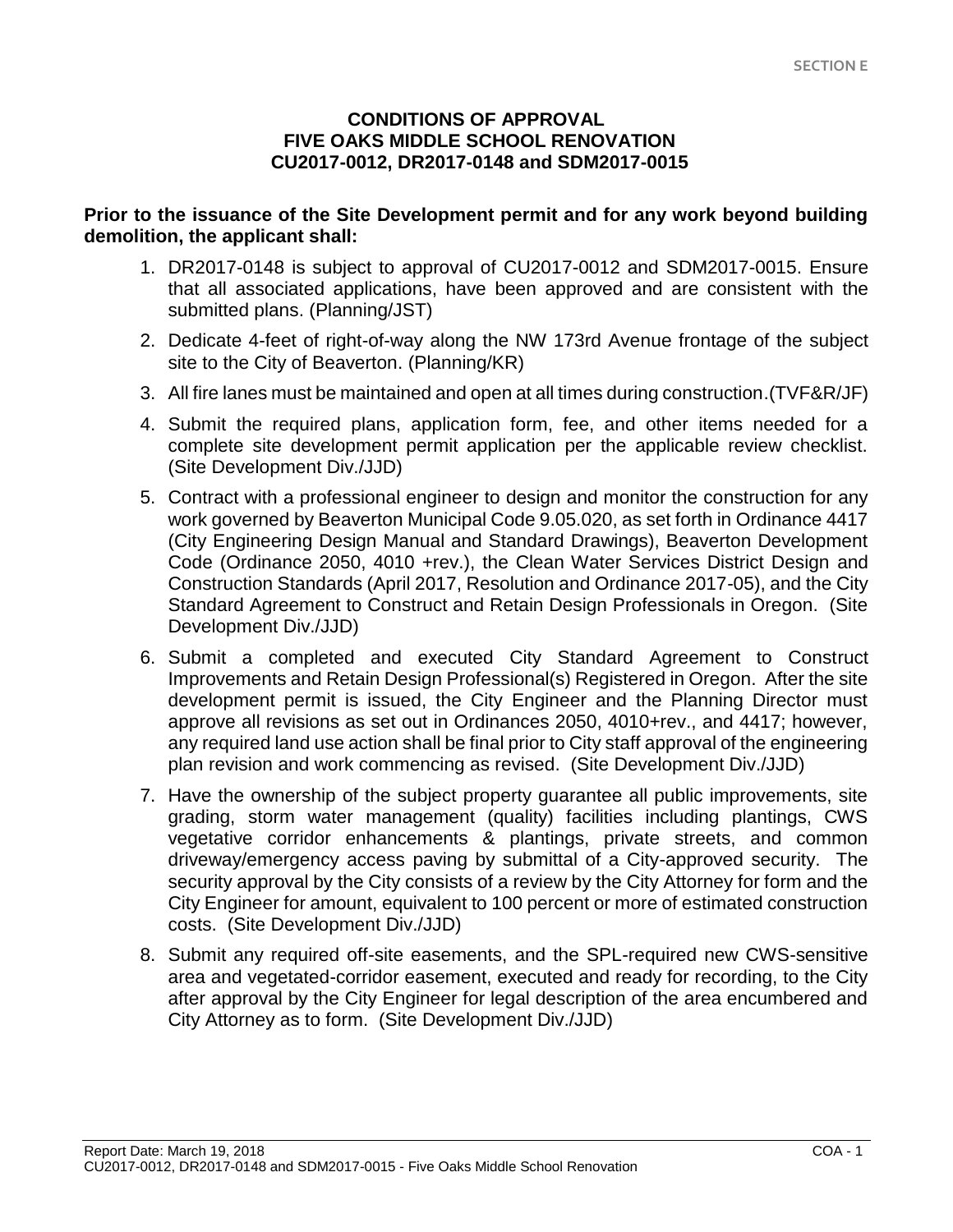- 9. Have obtained the Tualatin Valley Fire and Rescue District Fire Marshal's approval of the site development plans as part of the City's plan review process. (Site Development Div./JJD)
- 10.Submit a detailed water demand analysis (fire flow calculations) in accordance with the requirements of the Fire Code as adopted by the Tualatin Valley Fire and Rescue. If determined to be needed by the City Building Official and Fire Marshal, this analysis shall be supplemented by an actual flow test and evaluation by a professional engineer (meeting the standards set by the City Engineer as specified in the Engineering Design Manual Chapter 6, 610.L). The analysis shall provide the available water volume (GPM) at 20 psi residual pressure from the fire hydrant nearest to the proposed project. (Site Development Div./JJD)
- 11.Submit a copy of issued permits or other approvals needed from the Clean Water Services District for storm system connections, and any construction directly affecting an Agency sanitary-sewer main. (Site Development Div./JJD)
- 12.Submit plans for erosion control. If disturbance is one acre in size or greater, applicant shall use the 1200-CN General Permit (DEQ/CWS/City Erosion Control Joint Permit) plan format for sites between 1 and 4.99 acres. If less than one acre in size, submit an erosion control plan incorporating CWS Standard Drawing #945. (Site Development Div./JJD)
- 13.Provide final construction plans and a final drainage report, as generally outlined in the submitted preliminary drainage report, demonstrating compliance with CWS Resolution and Order 2017-05 in regard to water quality treatment. (Site Development Div./JJD)
- 14.Provide plans showing a Contech Inc., Stormfilter system (for treatment of the site's piped surface water runoff) with a minimum of 3.0 cartridges per tributary impervious acre. Plans shall also show a trash capture water quality pre-treatment unit (ex: sumped, lynch-type catch basin, sedimentation structure, or other City of Beaverton approved equivalent as determined by City Engineer) located in front any Stormfilter vaults or manholes. (Site Development Div./JJD)
- 15.Provide plans that delineate all areas on the site that are inundated during a 100-year storm event, including the safe overflow conveyance from proposed constructed stormwater management facilities. On all plan sheets that show grading and elevations, the 100 year inundation level shall be identified. (Site Development Div./JJD)
- 16.Obtain the City Building Official's review approval of the proposed site utility plan if required by OAR 918-780-0040, for private plumbing needed to serve the private water, backflow prevention, storm and sanitary sewer systems outside the proposed building. (Site Development Div./JJD)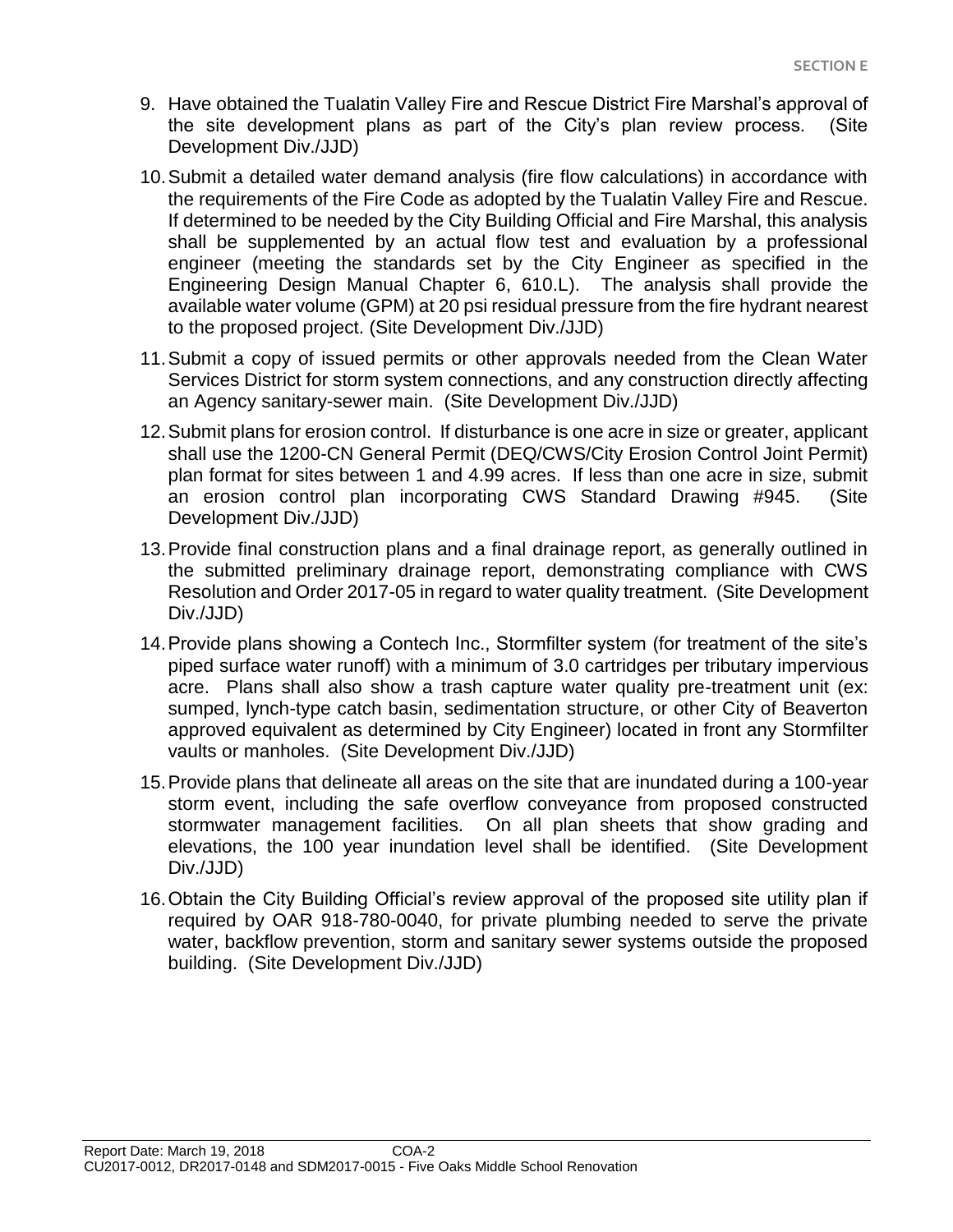- 17.Submit to the City a certified impervious surface determination of the proposed project's net new impervious area proposed for any common areas and private streets prepared by the applicant's engineer, architect, or surveyor. The certification shall consist of an analysis and calculations determining the square footage of all impervious surfaces as a total. Calculations shall also indicate the square footage of the pre-existing impervious surface area, the net, new impervious surface area created, and total final impervious surface area on the entire site. (Site Development Div./JJD)
- 18.Pay a storm water system development charge (overall system conveyance and quantity) for any net new impervious area proposed for any phase. (Site Development Div./JJD)
- 19.Submit an owner-executed, notarized, City/CWS standard private stormwater facilities maintenance agreement for the private storm water treatment facilities, with maintenance plan and all standard exhibits, including site legal description, ready for recording with Washington County Records. (Site Development Div./JJD)
- 20.Provide plans for the placement of underground utility lines along street frontages, within the site, and for services to the proposed new development. No overhead services shall remain on the site. If existing utility poles along existing street frontages must be moved to accommodate the proposed improvements, the affected lines must be either undergrounded or a fee in lieu of undergrounding paid per Section 60.65 of the Development Code. (Site Development Div./JJD)

## **Prior to the issuance of a Building Permit, the applicant shall:**

- 21.Provide photometric analysis that shows that all new pedestrian pathways will be lighted to a minimum of 0.5 foot-candles. (Planning/KR)
- 22.FDC needs to extend to new fire hydrant on NW 173rd Avenue. FDC and hydrant can be no more than 15-feet from the edge of NW 173rd Avenue. (TVF&R/JF)
- 23.Submit a complete site development permit application and obtain the issuance of site development permit from the Site Development Division. (Site Development Div./JJD)
- 24.Make provisions for installation of all mandated erosion control measures to achieve City inspector approval at least 24 hours prior to call for foundation footing form inspection from the Building Division. (Site Development Div./JJD)
- 25.Provide proof of recording the necessary documents associated with the project, including any easement quit claim deeds and a filed survey consistent with the approved site plan. (Site Development Div./JJD)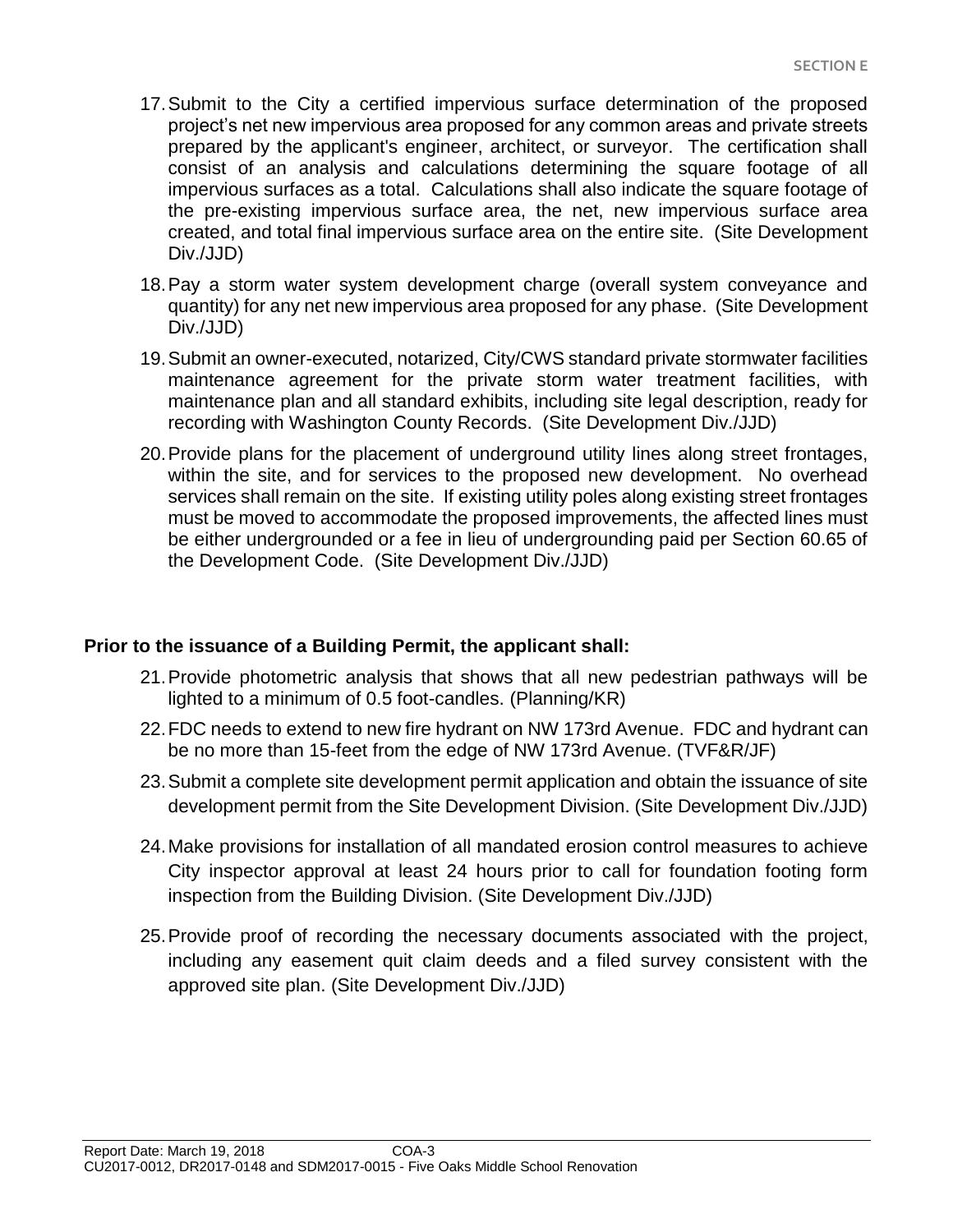## **Prior to Final Inspection of any building permit or Final Occupancy permit issuance, the applicant shall:**

- 26.Submit to the City proof that the dedication of right-of-way along NW 173rd Avenue has been recorded with Washington County. (Transportation/KR)
- 27.Install the proposed bicycle parking to meet Engineering Design Manual requirements. The racks must be able to allow the frame of each bike to be locked in two simultaneous places. (Planning/JST)
- 28.Ensure all pedestrian, bicycle, and transit facilities are completed. (Planning/JST)
- 29.Ensure all site improvements, including grading and landscaping are completed in accordance with approved plans except as modified by the decision making authority in conditions of approval. (Planning Div./JST)
- 30.Ensure construction of all buildings, walls, fences and other structures are completed in accordance with the approved elevations and plans, except as modified by the decision making authority in conditions of approval. (Planning Div./JST)
- 31.Ensure all landscaping approved by the decision making authority is installed. (Planning Div./JST)
- 32.Ensure all landscape areas are served by an underground landscape irrigation system. For approved xeriscape (drought-tolerant) landscape designs and for the installation of native or riparian plantings, underground irrigation is not required provided that temporary above-ground irrigation is provided for the establishment period of two (2) years. (Planning Div./JST)
- 33.Ensure that the planting of all approved deciduous trees, except for street trees or vegetation approved in the public right-of-way has occurred. (Planning Div./JST)
- 34.All mechanical units, roof or ground mounted must be screened from view of public streets and adjacent properties. (Planning Div./JST)
- 35.Have substantially completed the site development improvements as determined by the City Engineer. (Site Development Div./JJD)
- 36.Have the landscaping completely installed or provide for erosion control measures around any disturbed or exposed areas per Clean Water Services standards. (Site Development Div./JJD)
- 37.Have placed underground all affected, applicable existing overhead utilities and any new utility service lines within the project and along any existing street frontage as determined at permit issuance. (Site Development Div./JJD)
- 38.Install or replace, to City specifications, all sidewalks which are missing, damaged, deteriorated, or removed by construction. (Site Development Div./JJD)
- 39.Have obtained a Source Control Sewage Permit from the Clean Water Services District (CWS) and submitted a copy to the City Building Official if a Source Control Sewage permit is required, as determined by CWS. (Site Development Div./JJD)